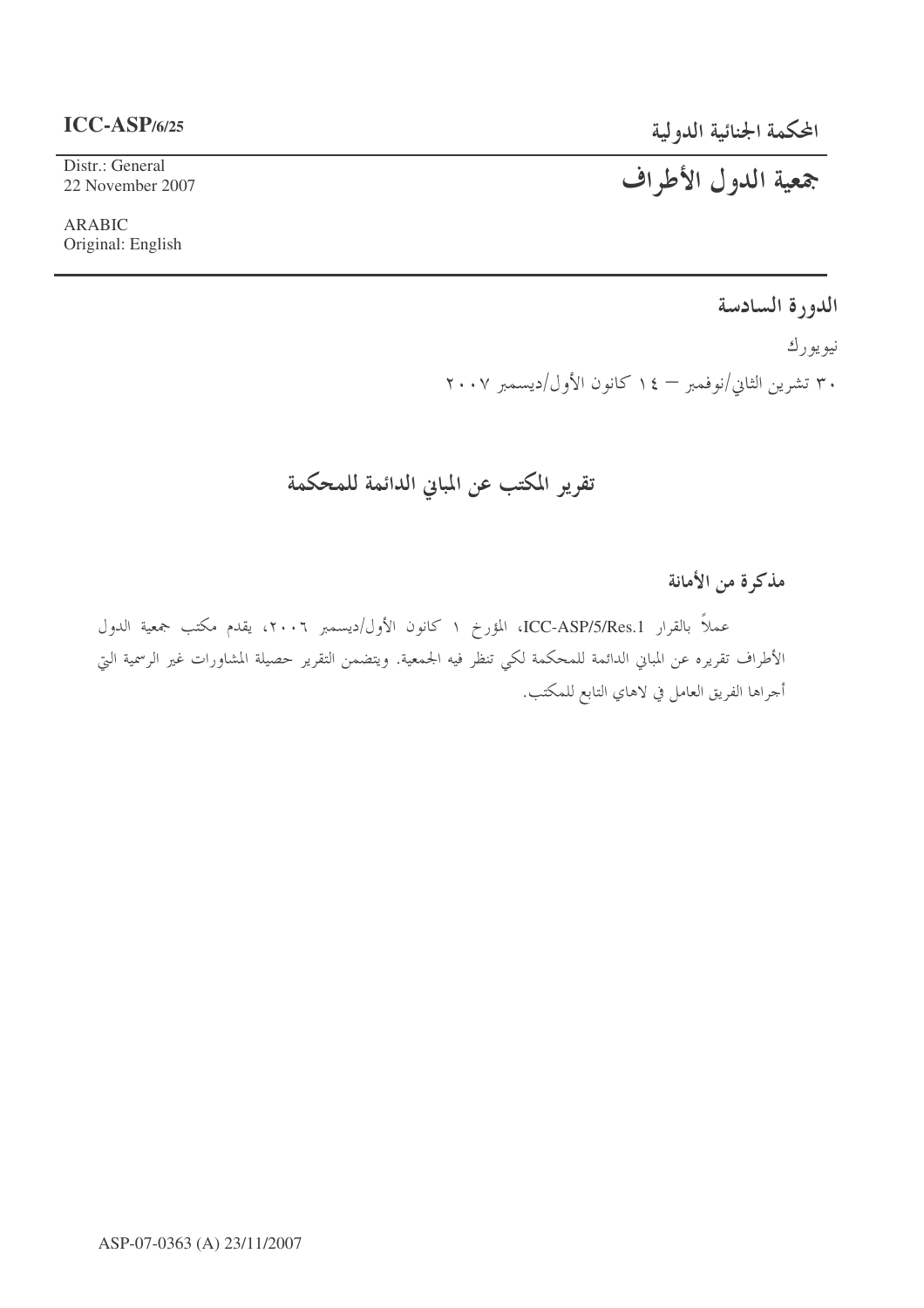تقرير المكتب عن المباني الدائمة للمحكمة

المحتويات

| الصفحة                 | الفقر ات                    |                                                                        |             |
|------------------------|-----------------------------|------------------------------------------------------------------------|-------------|
| $\mathbf{r}$           |                             |                                                                        | ملخص تنفيذي |
| ٤                      | $o - 1$                     |                                                                        | أو لأ –     |
| ٤                      | $\mathcal{V} - \mathcal{V}$ |                                                                        | ثانياً –    |
| $\circ$                | $\gamma$                    |                                                                        | ثالثاً—     |
| ٦                      | $\gamma$                    |                                                                        | ر ابعاً–    |
| ٦                      | $\gamma$ . - $\gamma$ {     |                                                                        | خامساً–     |
| ٦                      | $10 - 12$                   | ألف–                                                                   |             |
| $\vee$                 | $Y - Y$                     | باءِ-                                                                  |             |
| $\lambda$              | $Y0-Y$                      |                                                                        | سادساً–     |
| ٩                      | $T1-T7$                     |                                                                        | سابعاً–     |
| ٩                      | $\tau\tau-\tau\tau$         |                                                                        | ڻامناً–     |
|                        |                             |                                                                        | المرفقات    |
| $\backslash$ .         |                             | الأول–                                                                 |             |
| $\frac{1}{2}$          |                             | المنافسة المتعلقة بالتصميم المعماري<br>التذييل الأول–                  |             |
| $\uparrow \uparrow$    |                             | التذييل الثاني–                                                        |             |
| ۲٤                     |                             | التذييل الثالث–<br>مجلس إدارة المشروع                                  |             |
| $\zeta$                |                             | مكتب مدير المشروع<br>التذييل الرابع-                                   |             |
| $\mathsf{Y}\mathsf{V}$ |                             | التذييل الخامس-<br>الآثار المترتبة في الميزانية البرنامجية على ميزانية |             |
|                        |                             | المباين الدائمة لعام ٢٠٠٨                                              |             |
| ۲۹                     |                             | التذييل السادس- الصندوق الاستئماني لتشييد المباني الدائمة              |             |
| $\mathsf{r}\cdot$      |                             | الثاني-                                                                |             |
| ٣١                     |                             | الثالث-                                                                |             |
| ۳۲                     |                             | الرابع–                                                                |             |
| ٣٣                     |                             | الخامس –                                                               |             |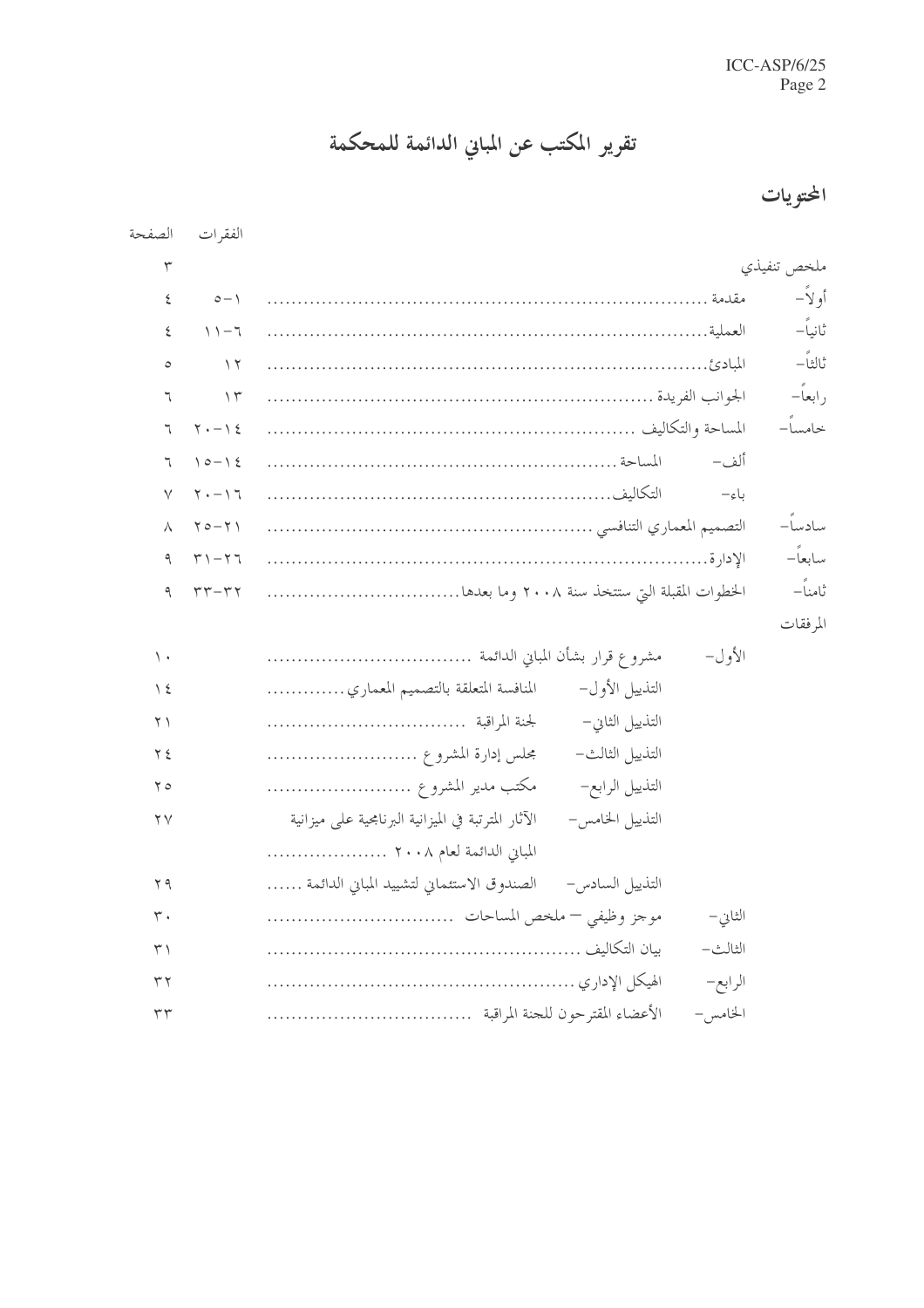ملخص تنفيذي

طبقاً للقرار ICC-ASP/5/Res.1 يوفر هذا التقرير نظرة عامة عن التقدم المُحرز والمسار المُقبل لمسألة المباني الدائمة للمحكمة الجنائية الدولية.

ومن خلال اعتماد مشروع القرار الوارد في المرفق الأول، تأذن الجمعية بطرح مبادرة يتم التنافس في إطارها على وضع تصميم معماري تُنظم وتُموَّل تمويلاً كاملاً من قبل الدولة المضيفة. ولا ينبغي، لأغراض هذه المنافسة، أن تتجاوز تكاليف تشييد المباني الدائمة مبلغ ١٠٣ مليون يورو، وهو مبلغ يمثل ٩٠ في المئة من تكاليف التشييد المقدرة بــ١١٥ مليون دولار بأسعار عام ٢٠٠٧. وتوفر هذه المباين ثلاث قاعات للمحكامة و١٢٠٠ محطة عمل على أن لا تتجاوز المساحة الإجمالية ٤٦٠٠٠ متر مربع. وتنظيم هذه المنافسة لا يلزم الجمعية بإقرار المشروع أو بالاستمرار فيه.

علاوة على ذلك، يقترح وضع هيكل إداري من شأنه أن يتطلب إنشاء لجنة مراقبة بوصفها هيئة فرعية تابعة للجمعية تناط بما جملة من المهام منها تعيين مدير للمشروع وزيادة النظر في الخيارات التمويلية المتعلقة بالمشروع فضلاً عن وضع تقديرات أكثر دقة بالكلفة بالاستناد إلى نتيجة المنافسة التي تُنظَّم والمتعلقة بالتصميم المعماري.

وتُقدَّر الآثار المترتبة في الميزانية البرنامجية عن مشروع كبير حديد يشمل إنشاء مكتب مدير المشروع وتزويد المكتب بالموظفين بمبلغ ٢٠٨ ٥٠٠ يورو في عام ٢٠٠٨. ولن تُعقَد أية التزامات مالية إضافية حتى سنة ٢٠٠٩.

ومشروع القرار لا ينادي باتخاذ قرار يتعلق بمستويات التوظيف بالمحكمة مستقبلاً كما لا ينادي بتخصيص ميزانية محدَّدَة للمشروع أو بتمويل محدَّدٍ له.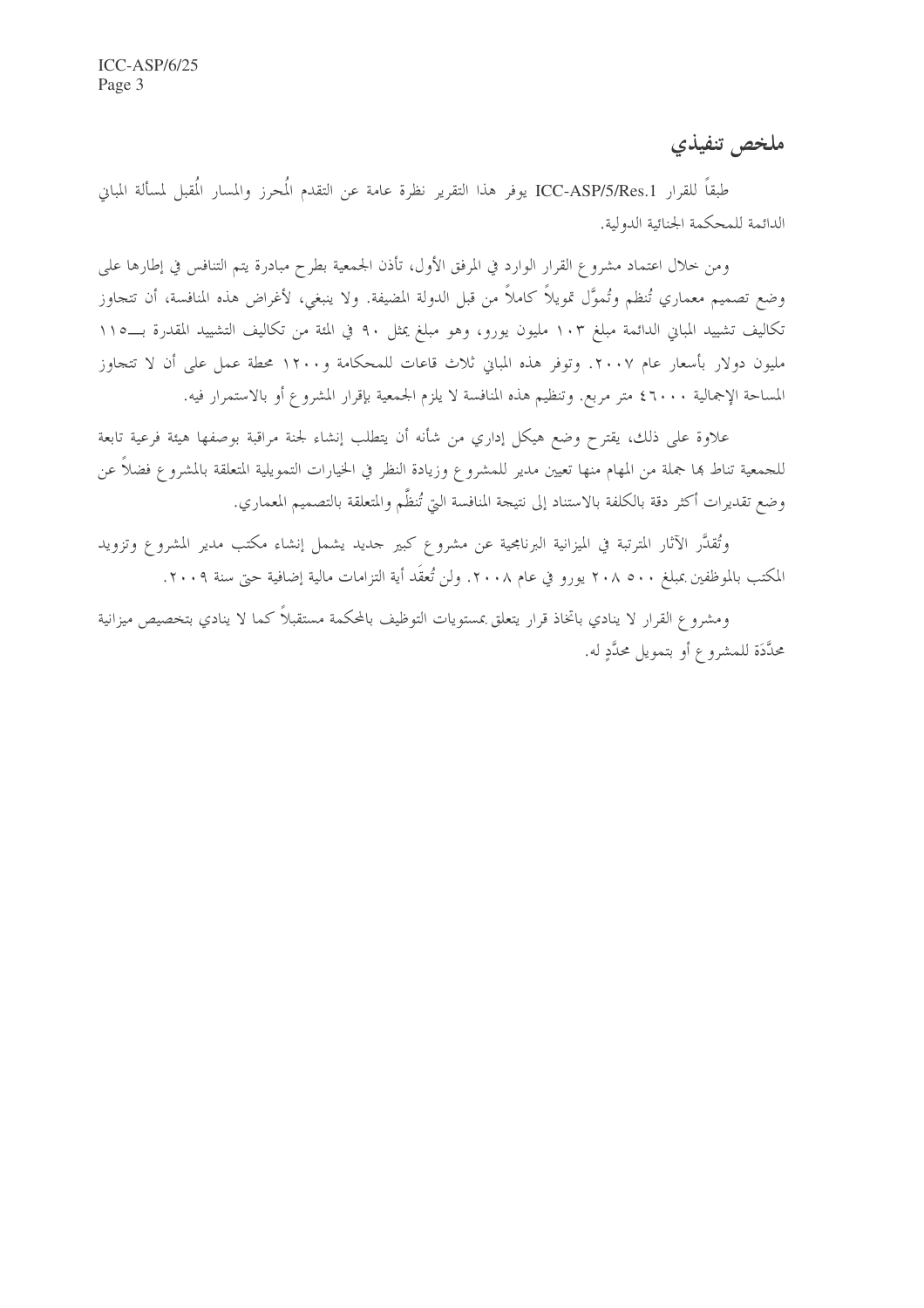#### أولا– مقدمة

في كانون الأول/ديسمبر ٢٠٠٤، قرر مكتب جمعية الدول الأطراف في نظام روما الأساسي للمحكمة الجنائية  $-1$ الدولية ("المكتب") إنشاء فريقين عاملين دائمين، وفقاً للقرار ICC-ASP/3/Res.8، أحدهما في نيويورك والآخر في لاهاي. واعتمد المكتب، في اجتماعه المعقود في ٣٠ تشرين الثاني/نوفمبر ٢٠٠٦، احتصاصات لكلا الفريقين العاملين  $-\tau$ وقرر، في جملة أمور، تكليف الفريق العامل في لاهاي بمسألة المباني الدائمة. بالإضافة إلى ذلك وفي احتماعه المعقود في ١ شباط/فبراير ٢٠٠٧ أقر المكتب إعادة تعيين السيد مسعود حسين (كندا) ميسراً لهذه المسألة.

واعتمدت الجمعية، في حلستها العامة السابعة من دورتما الخامسة المعقودة في ١ كانون الأول/ديسمبر ٢٠٠٦،  $-\tau$ القرار ICC-ASP/5/Res.1 الذي طلبت فيه إلى المحكمة "الانتهاء في أقرب وقت ممكن من إعداد الموجز الوظيفي المفصَّل الذي سينطوي على متطلبات المستعمل ومقتضيات الأمن بما يعكس المرونة إزاء مستويات التوظيف" والقيام "بالتعاون مع الدولة المضيفة، بإعداد تقديرات لتكلفة المشروع"؛ والقيام، بالتشاور مع الدولة المضيفة بإعداد حدول زمني مؤقت ينطوي على المقررات الرئيسية الواحب أن تُتخَذ وملخص لقضيتي التخطيط والترخيص وإستراتيجية للتخطيط تتعلق بالموقع تبين النهوج النموذجية الممكنة التي تحدد القابلية للتكييف".

وطلبت الجمعية، علاوة على ذلك، من الدولة المضيفة، تسهيلاً للاستعراض الذي تحريه لجنة الميزانية والمالية في  $-\xi$ دورقما الثامنة لعام ٢٠٠٧ "تقديم معلومات إضافية بخصوص العروض المالية والمتعلقة بقطعة الأرض التي يتضمنها عرض الدولة المضيفة الإضافي، بما في ذلك الخيارات الممكنة والنهوج اللازمة لإدارة القرض المقترح، وأية قضايا قانونية أحرى تتعلق بفصل ملكية الأرض عن المبايي المقترَحة وغير ذلك من المسائل التي من شأها أن تكون موضوع عقد يُبرَم بين الدولة المضيفة والمحكمة" و"طلبت إلى الدولة المضيفة أن تقوم، بالتشاور مع المكتب ومع المحكمة، باقتراح الإطار والمعايير والبارامترات القانونية والطرائق الواحب أن تتوحى فيما يتعلق بمناسبة دولية لوضع تصميم هندسي معماري بما في ذلك أية معايير للاختيار الأولى ولعملية الاختيار هذه."

كما طلب في القرار ICC-ASP/5/Res.1 من المكتب أن "يستعرض المعلومات" التي تعدها المحكمة والدولة  $-\circ$ المضيفة و"أن يحدد الثغرات أو غير ذلك من الجوانب الواحب أن تمتم ها المحكمة والدولة المضيفة وذلك لتكون المعلومات كاملة وترقى إلى المستوى المطلوب" وطُلب منه أيضاً "أن يقوم بالتشاور مع المحكمة ومع الدولة المضيفة بإعداد حيارات لهيكل يخص إدارة المشروع ويحدد الأدوار والمسؤوليات المنوطة بكل من الجمعية والمحكمة والدولة المضيفة" وأن "يعد خيارات لمشاركة جمعية الدول الأطراف مشاركة فعالة في مشاريع هياكل الإدارة والإشراف".

#### ثانياً— العملية

عقد الفريق العامل ١١ جلسة كرسها لمسألة المبايي الدائمة. وشارك في هذه الجلسات ممثلون عن كل من الدولة  $-7$ المضيفة والمحكمة. وليتم التصدي على الوحه الصحيح للجوانب التقنية من المشروع التأمت حلسات ثلاث عقدها الخبراء. كما قامت لجنة الميزانية والمالية باستعراض التقدم المحرز بشأن المباين الدائمة في دورتيها الثامنة والتاسعة.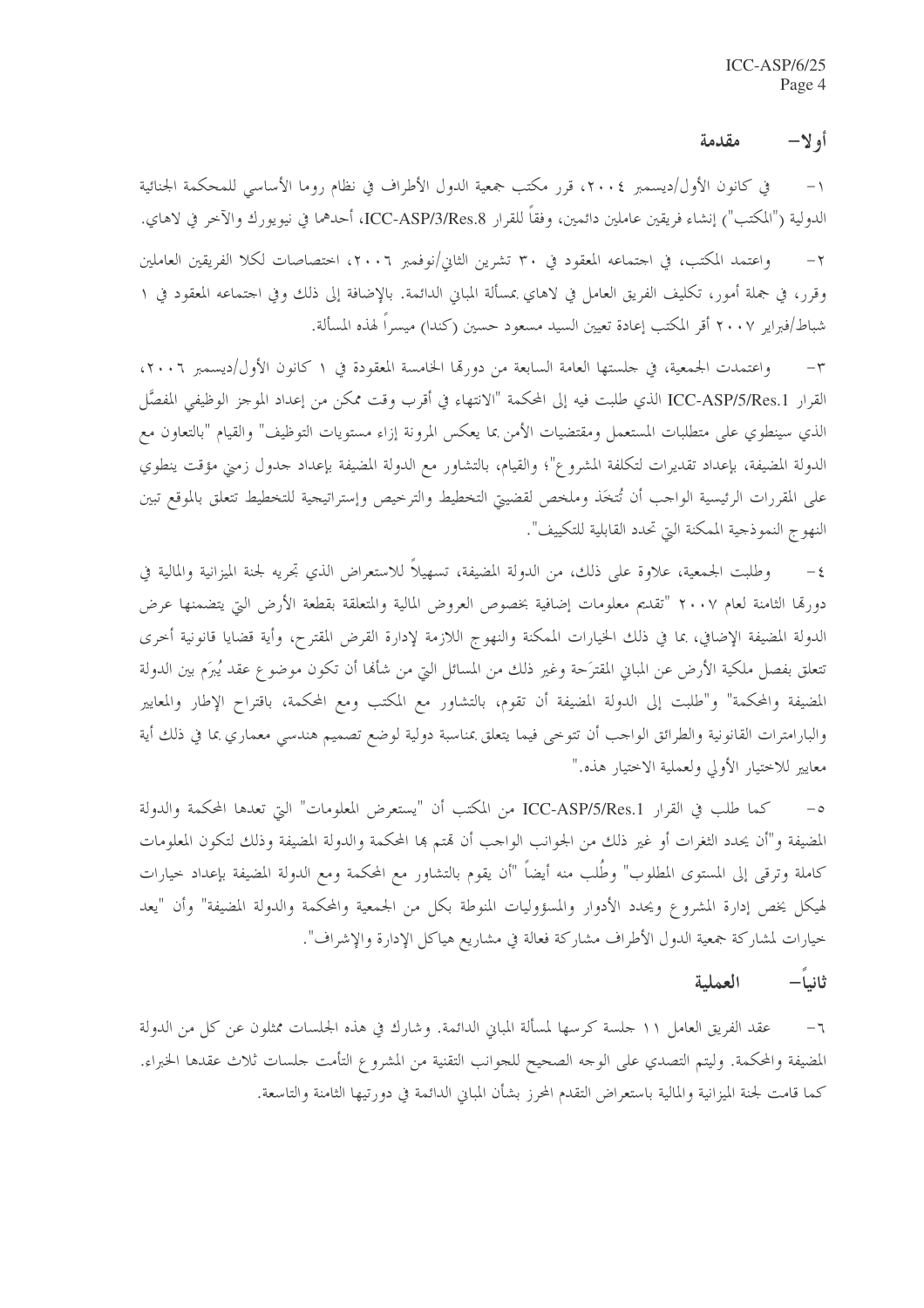$ICC-ASP/6/25$ Page 5

وفي ٢٩ تشرين الأول/أكتوبر ٢٠٠٧، سافرت منسقة الفريق العامل، السفيرة ساندرا فوينتس (المكسيك) هي  $-\vee$ والميسَّر إلى نيويورك من أجل إطلاع الوفود التيّ تتخذ من تلك المدينة مقراً لها على التقدم الذي اَحرز ولالتماس آرائها حول مسألة المباني الدائمة قبل انعقاد الدورة السادسة لجمعية الدول الأطراف.

## الاجتماعات التي عقدها الخبراء بشأن المباين الدائمة

نظم الفريق العامل في لاهاي، في آذار/مارس وحزيران/يونيه وأيلول/سبتمبر ٢٠٠٧، احتماعاً بحضور حبراء  $-\lambda$ تقنيين من بينهم حبراء من خمس من الدول الأطراف وحبير من لجنة الميزانية والمالية وحبراء من المحكمة والدولة المضيفة بشأن مسالة المباي الدائمة. واستعرض الخبراء، خلال هذه الاحتماعات، عدداً لا بأس به من الوثائق غير الرسمية واستمعوا إلى عروض قدمتها المحكمة والدولة المضيفة.

وقام الخبراء بوجه حاص، حلال الاحتماعات الثلاثة، باستعراض وإقرار احتياجات المستفيد والخاصَّة بالمنطقة  $-9$ الواردة في الموجز الوظيفي، واستعرضوا التقديرات المتعلقة بالتكاليف ونظروا في النهج المتصل بالمنافسة الخاصة بالتصميم المعماري وأسدوا المشورة الفنية حول أفضل السبل لتأمين الإدارة الكفئة للمشروع. وعُمِّمت على جميع أعضاء الفريقين العاملين في كل من لاهاي ونيويورك ملخصات غير رسمية أعدها الميسِّر لغرض الاجتماعات الثلاثة التي حضرها خبراء. الفريق العامل في لاهاي

١٠– استناداً إلى المشورة والتوصيات التي تقدم هما الخبراء، تولى الميسِّر إعداد مشروع قرار لينظر فيه الفريق العامل''. وناقش الفريق العامل، بوحه خاص، البنود التالي ذكرها:

- الموجز الوظيفي والتكاليف التقديرية؛  $(\mathring{0})$
- المنافسة المتعلقة بالتصميم المعماري؛  $(\hookrightarrow)$ 
	- والهيكل الإداري.  $(\tau)$

ترد في المرفق الأول من هذا التقرير، صيغة منقحة لمشروع القرار تتضمن الملاحظات التي أبداها الفريق العامل.  $-11$ ويرد أدناه موحز قصير بأهم النقاط التي غطتها احتماعات الخبراء والفريق العامل في لاهاي والاعتبارات التي يقوم على أساسها مشروع القرار.

#### ثالثاً— المبادئ

خلال الاجتماعات التي عقدها الفريق العامل في لاهاي واجتماعات الخبراء، تجلت بعض المبادئ التي تساعد على  $-11$ توجيه النظر في احتياحات المستفيد وحيارات الإسكان. وقوام هذه الاعتبارات الأهمية التي يكتسيها الطابع الوظيفي للمشروع، والأمن وفعالية التكاليف وبداية المشروع بالحجم الصحيح (لا هو بالكبير ولا هو بالصغير) والجوانب المظهرية. ولاحظ بعض من تناول الكلمة أن مشاريع المبايي الجديدة غالباً ما يتضح ألها صغيرة عندما يُستكمَل بناؤها وإن كان تشييد مبين كبير قد تترتب عليه آثار مهمة من حيث التكاليف على المدى البعيد من حيث الصيانة والطاقة.

<sup>&</sup>lt;sup>(۱)</sup> مشروع قرار بشأن المباني الدائمة، مؤرخ ۱۹ أيلول/سبتمبر ۲۰۰۷.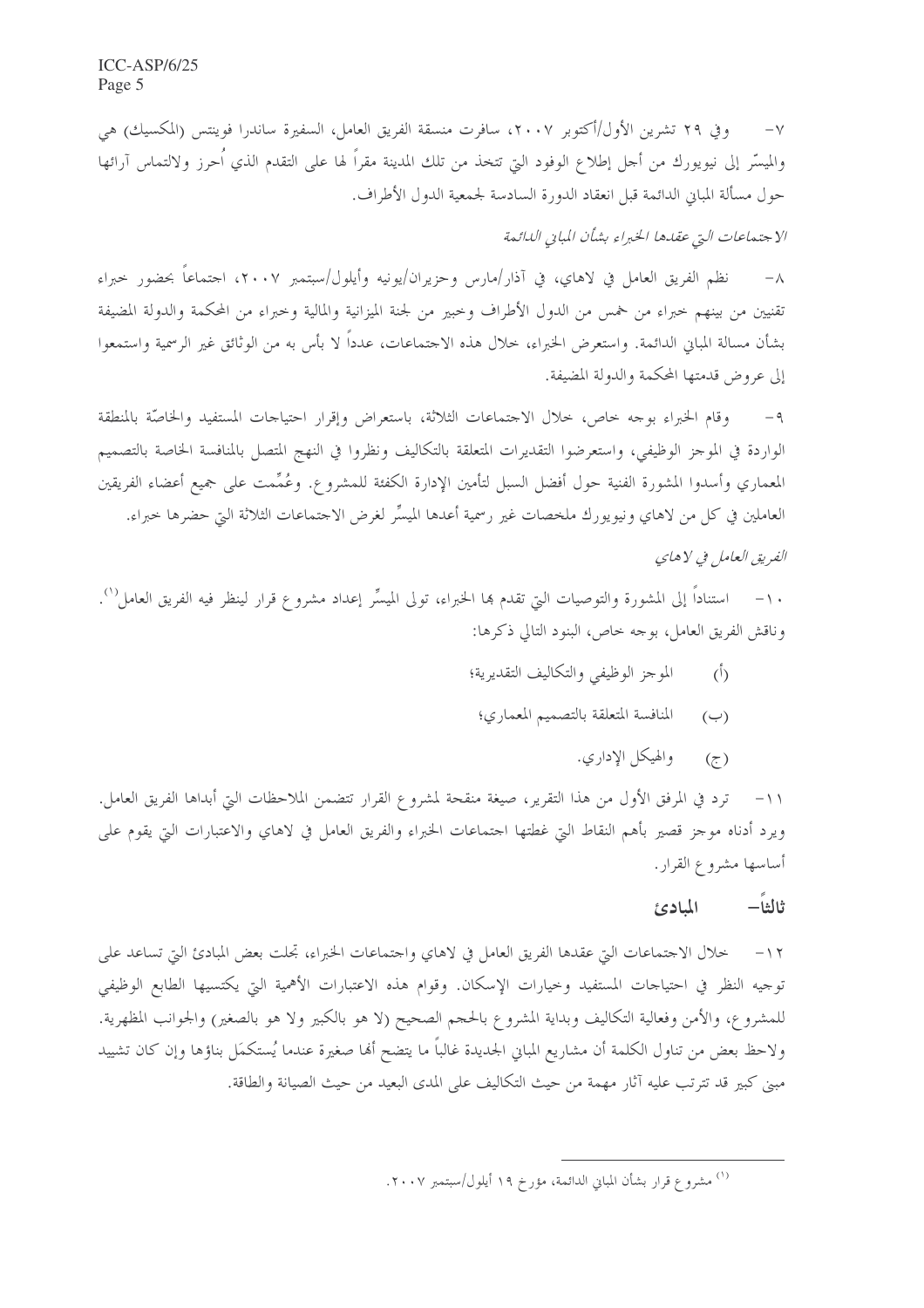### ر ابعاً— الجوانب الفريدة

من بين الاعتبارات الرئيسية المتعلقة بالمشروع هي أن العرض المقدم من الدولة المضيفة لتوفير مكان يؤوي المحكمة  $-15$ ينتهي في تموز/يوليه ٢٠١٢. وبعد ذلك التاريخ تنتقل مسؤولية تغطية التكاليف المتصلة بالمباني إلى الجمعية. ومن تم فإن أي قرارٍ يُتخذ بشأن المكان الذي سيقام فيه مبني المحكمة، فإن الجمعية لا بد لها، من حيث المبدأ، إما أن تدفع الإيجار أو أن تمول التكاليف المترتبة بعد عام ٢٠١٢.

> المساحة والتكاليف خامسا–

> > المساحة ألف–

في آذار/مارس ٢٠٠٧، عرضت المحكمة الصيغة الأولى للموجز الوظيفي والتقديرات المتعلقة بالتكاليف ودراسة  $-15$ الجدوى. وأجرت المحكمة تقييماً في البداية لاحتياجات المستفيد بالاعتماد على فمج قائم على التشاور مع الموظفين ومع الجهات التنفيذية. وطبقاً لما هو مطلوب في القرار ICC-ASP/5/Res.1، تحلت المحكمة بالمرونة وقبول التكيف مع الأوضاع المستجدة في نطاق الموجز الوظيفي بتوحي مرونة بما نسبته ١٥ في المئة (فضلاً عن "عامل تسوية" بنسبة ٧ في المئة لتوفير الحيز اللازم الذي يسمح بالحراكية داخل المباين) ومن خلال عرض سيناريوهين: سيناريو الهدف وقوامه ٣٥٧ ١ محطة عمل ومساحة إجمالية قدرها ٠٠٠ ٢٤ متر مربع وسيناريو النماء المتمثل في ٥٩٨ ١ محطة عمل و٨٢٣ ٧٢ متراً مربعاً.

١٥– وفي أعقاب احتماع آذار/مارس الذي عقده الخبراء، طُلِب من المحكمة إعداد سيناريو ثالث. وفي احتماع حزيران/يونيه ٢٠٠٧، عرضت المحكمة السيناريو القائم على أساس ٥٧ . ١ محطة عمل و٩١١ ٥٤ متراً مربعاً (سيناريو الأساس). وخلال اجتماع حزيران/يونيه، وفي أعقاب المشاورات التي اُجريت مع الدول الأطراف وملاحظات هذه الدول المقدمة إلى الميسِّر، اقترح حبراء من الدول الأطراف إجراء تخفيضات إضافية في سيناريو الأساس من حلال إعادة النظر في الاحتياجات من الحيز وتوحى اقتصادات الحجم. وخلال اجتماع أيلول/سبتمبر ٢٠٠٧، أجرى الخبراء مع المحكمة تقييماً "تنازلياً" صارماً. وتمت الإشارة إلى ضرورة التمييز بين المساحات المخصصة لقاعات المحاكم والجمهور والمساحات المكرسة للمكاتب. واتفق الخبراء على عدم تطبيق عامل المرونة على كلتا المساحتين وتطبيقه فقط على مساحة المكاتب واتفقوا على أن "عامل التسوية" المتمثل في ٧ في المئة لا داعي له. علاوة على ذلك، تمت التوصية بترجمة عامل المرونة من نسبة مئوية إلى محطات عمل مجسمة لتزويد المهندسين المعماريين بأفكار واضحة. وعند تطبيق العامل المتمثل في ١٥ في المئة على هذا النحو، والتخلص من "عامل التسوية" المتمثل في ٧ في المئة، أوصى الخبراء بأن ٢٠٠ ١ محطة عمل سيكون رقماً معقولاً (٥٧ . ١ محطة عمل + ١٥ في المئة) وأن ٢٥ متراً مربعاً كمساحة جملية لمحطة العمل الواحدة يكون هو الآخر رقماً معقولاً (وهذا من شأنه أن يشمل كافة الفضاءات ذات الصلة مثل قاعات الاجتماعات والقاعات الكبرى والمرافق التقنية. ومن ثم فإن الحيز المخصص للمكاتب من المباني سيتمثل في نحو ٣٠٠٠٠ متر مربع كمساحة إجمالية. ورأى الخبراء كذلك، استناداً إلى مقاييس دولية محددة، أن المساحة المتمثلة في ١٤ ٠٠٠ متر مربع كمساحة إجمالية ستكون كافية لثلاث قاعات محكمة ومساحة مخصصة للجمهور وللتخزين، إلى جانب ٢٠٠٠ متر مربع زائدة تسمح بوضع تصاميم متنوعة. ونتيجة لتلك المناقشات التي دارت أوصى الخبراء بأن المفروض أن تكون المساحة الجملية التي مقدارها ٤٦ .٠٠ كمتر مربع والمشتملة على ثلاث قاعات محكمة و٢٠٠ ١ محطة عمل حداً أقصى كافياً لسيناريو الأساس. وتقوم المحكمة بتنقيح الموجز الوظيفي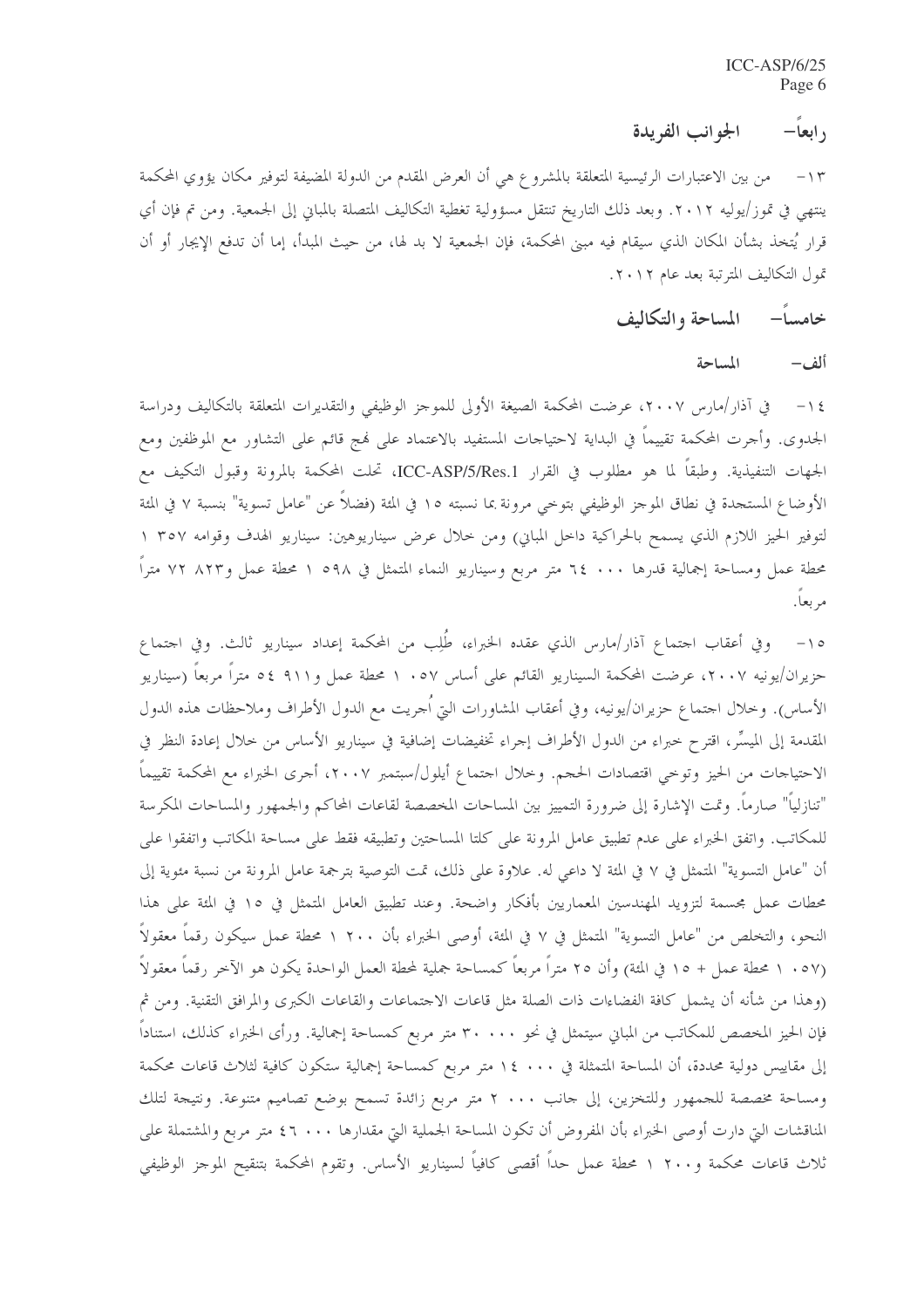بالاعتماد على هذا الرقم وهو الذي سيشكل كذلك الحد الأقصى بالنسبة للتصميم المعماري التنافسي. ويتضمن المرفق الثاني موجزاً للتصميم المكاني المندرج في إطار السيناريو الأساس.

#### التكالف باء–

١٦– أعدت المحكمة تقديراً أولياً لتكاليف المشروع لعرضه على اجتماع آذار/مارس ٢٠٠٧ الذي عقده الخبراء، ويستند هذا التقدير إلى سيناريو الهدف وسيناريو النماء. وعبر الخبراء جميعهم عن شاغل مهم ألا وهو الصعوبة الكبيرة التي ووجهت في المرحلة المبكرة من المشروع في غياب مقترح يخص التصميم والمواصفات التقنية، لوضع تقديرات دقيقة للكلفة. واضطلعت الدولة المضيفة بتقييم للمشاريع الراهنة في لاهاي لتحديد مقادير خاصة بتكاليف الأمتار المربعة. وانتهت إلى أن مبين اليوروبول الجديد من شأنه أن يوفر أساساً ملائماً للمقارنة في مجال التشييد. وبعد أن طرحت التكاليف التي هي خاصة بذات مشروع يوروبول (من قبيل التكاليف الأمنية المتزايدة الناجمة عن وجود المبني على قارعة الطريق مباشرة) أشارت الدولة المضيفة إلى أن الافتراض المتمثل في ٢٥٠٠ يورو للمتر المربع الواحد يمثل افتراضاً معقولاً. وهذا الافتراض أفضى إلى وضع تقدير أولى بمبلغ ١٦٥ مليون يورو (بأسعار عام ٢٠٠٧) هي تكاليف تشييد المباين الدائمة.

ورأى خبراء الدول الأطراف أن هذا الرقم هو بمثابة التقدير المعقول في هذه المرحلة من المشروع.

١٧– وبما أن هذا الرقم ينطوي على عدد من التكاليف التي يستغنى عنها التصميم المعماري التنافسي (كصندوق الطوارئ والرسوم الاستشارية وتكاليف رخصة البناء)، تمت زيادة التدقيق في هذه التكاليف التقديرية من حلال التمييز بين أربعة أنواع من التكاليف هي:

- تكاليف التشييد المحضة؛  $\langle \rangle$
- تكاليف التشييد الإجمالية، التي تشمل التكاليف المحضة والزيادات المثوية الناجمة عن الرسوم واحتياطي  $(\hookrightarrow)$ الطوارئ، والتضخم والتصاريح والمستحقات المالية وصندوق حاص بالسمات المظهرية التخصصية المتكاملة؛
	- التكاليف المتصلة بمكتب مدير المشروع والتي ستتأتى من ميزانية المحكمة؛  $(5)$
	- والتكاليف ذات الصلة بالمشروع والمرتبطة ارتباطاً غير مباشر بعملية التشييد.  $(2)$

وتم الانتهاء إلى أن تكاليف التشييد المحضة يمكن، من وجهة النظر المعقولة، تقديرها في هذه المرحلة بمبلغ ١١٥  $-1\Lambda$ مليون يورو، استناداً إلى الإسقاط الأصلي المتمثل في ٢٥٠٠ يورو للمتر المربع الواحد مطروحاً منه احتياطي الطوارئ وتكاليف التصاريح والرسوم والأثاث المنقول (انظر المرفق الثالث). ولأغراض المنافسة المتعلقة بالتصميم المعماري أشارت الدولة المضيفة إلى أن الممارسة المتبعة تتمثل في توفير ٩٠ في المئة من تكاليف التشييد المسقطة باعتبار ذلك هو الحد الذي سيستند إليه في الحكم على التصاميم المعروضة. ومن ثم فإن القرار يعكس هذه النسبة المثوية بـــــ.٩٠ في المثة من خلال استرعاء نظر المهندسين المعماريين إلى أن تكاليف التشييد لا ينبغي أن تتجاوز ١٠٣ مليون يورو (بأسعار عام ٢٠٠٧).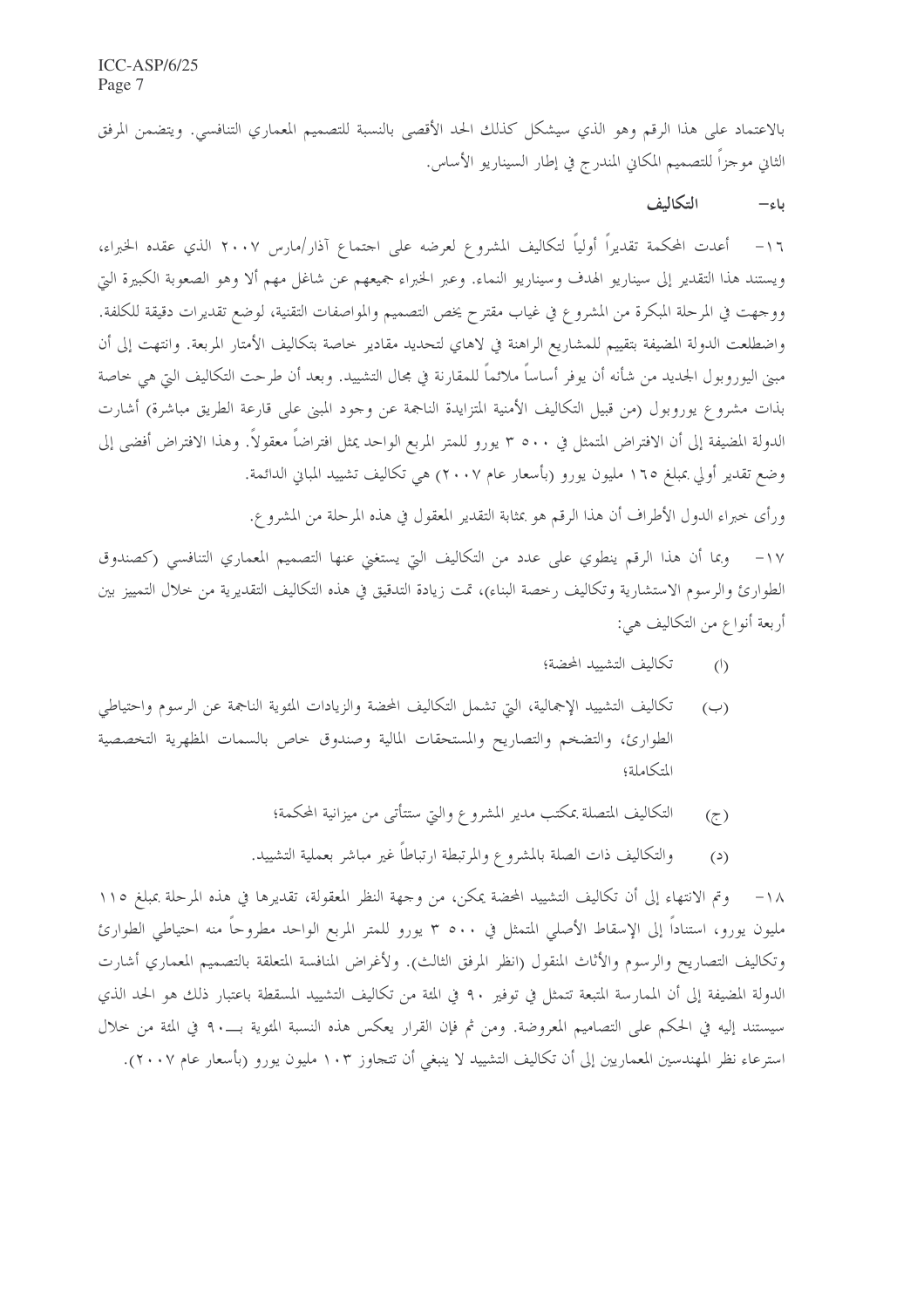ومن وجهة نظر تكاليف البناء الإجمالية، وحين تطبق النسبة المئوية من التكاليف على تكاليف التشييد يُقدَّر أن  $-19$ تصل كلفة البناء بحلول عام ٢٠١٤ هي والرسوم إلى ١٩٠ مليون يورو<sup>٢٧</sup>. وهذا الرقم لا يشمل تكاليف مكتب مدير المشروع والتكاليف ذات الصلة بالمشروع كالأثاث المنقول ومعدات تكنولوجيا المعلومات والاتصال وتكاليف الانتقال إلى مكان حديد وتكاليف ذات الصلة بالمباني المؤقتة. كما لا تشمل هذه الأرقام تكاليف التمويل.

٢٠– وشدد الفريق العامل على أن هذه الأرقام هي أرقام تقديرية لا غير وأن تقديراً أكثر دقة للتكاليف سيوضع حينما يقوم الفريق المشرف على التصميم المعماري التنافسي باختيار هذه التصاميم وتعيين المواصفات التقنية التي هي الآن قيد النظر وتتحدد الخيارات الواضحة لتمويل المشروع. كما لاحظ الفريق العامل أن الجمعية لم يُطلب منها اتخاذ قرار بشأن التكلفة الإجمالية المحتملة في هذه المرحلة.

# سادساً– التصميم المعماري التنافسي

٢١– تناول بالبحث اجتماع الخبراء الذي عُقِد في آذار /مارس مزايا شتى أنواع عمليات التشييد (العملية الكلاسيكية القائمة على أساس "التصميم فالعطاء فالبناء"، "التصميم–البناء"، التي يكون فيهما واضع التصميم هو المقاول القائم بالبناء و"الشراكات ما بين القطاعين العام والخاص"). وساد اتفاق في الآراء بين الخبراء على أن هذا المشروع المحدَّد أفضل ما يناسبه هو النموذج الكلاسيكي المتمثل في "التصميم فالعطاء فالبناء" بالنظر للطابع التخصصي الذي تتسم به المؤسسة وبالنظر كذلك لجوانب عدم التيقن الحالية فيما يخص الحجم الذي سيتحدَّد للمحكمة في نماية المطاف.

٢٢– وفي احتماع حزيران/يونيه، واعتماداً على بعض الأمثلة من التصاميم المعمارية التنافسية، أوصى الخبراء من الدول الأطراف بأن تشرف الدولة المضيفة على منافسة وحيدة المرحلة مقرونة بعملية انتقاء مسبق. وهذا الترتيب من شأنه أن يسمح بإنجاز العملية في غضون سنة واحدة. وفي احتماع أيلول/سبتمبر، أحرى الخبراء استعراضاً فاحصاً للمنافسة المقترحة مع التركيز بوحه خاص على الانتقاء المسبق ومعايير تحديد الفائز.

٢٣– وأخذا بعين الاعتبار توصيات الخبراء، تولت الدولة المضيفة إعداد موجز مكرس للمنافسة موضوعه التصميم المعماري التنافسي ويرد هذا الموجز في التذييل الأول من مشروع القرار.

علاوة على ذلك، وبالنيابة عن الفريق العامل، طُلب إلى الدول الأطراف موافاة الدولة المضيفة أو الميسِّر بأسماء  $-\tau$  { المهندسين المعماريين وممثلي الدول الأطراف التي يهمها الاشتراك في عضوية هيئة الاختيار . واستناداً إلى هذه المذكرات، أعدت الدولة المضيفة قائمة بالجهات الممكن أن تكون أعضاء في هيئة الاختيار، حيث تمثل الجمعية بخمسة أعضاء، أي عضو عن كل مجموعة إقليمية، وثلاثة من المناوبين. والدول الأطراف التي أبدت حتى الآن اهتماماً بالمشاركة في هيئة الاختيار مدرجة أسماؤها في المرفق الأول، التذييل الأول، الإضافة ٢. وما تزال المشاورات جارية لدراسة المقترحات المتعلقة بتعيين باقى أعضاء هيئة الاختيار.

٢٥– وتمت ملاحظة أن تنظيم المنافسة في حد ذاته لا يلزم الجمعية بالموافقة على المشروع أو بالاستمرار فيه إذا هي آثرت عدم القيام بذلك.

<sup>&</sup>lt;sup>(٢)</sup> اُحذ بعين الاعتبار معدل تضخم تقديري نسبته ١٦ في المئة.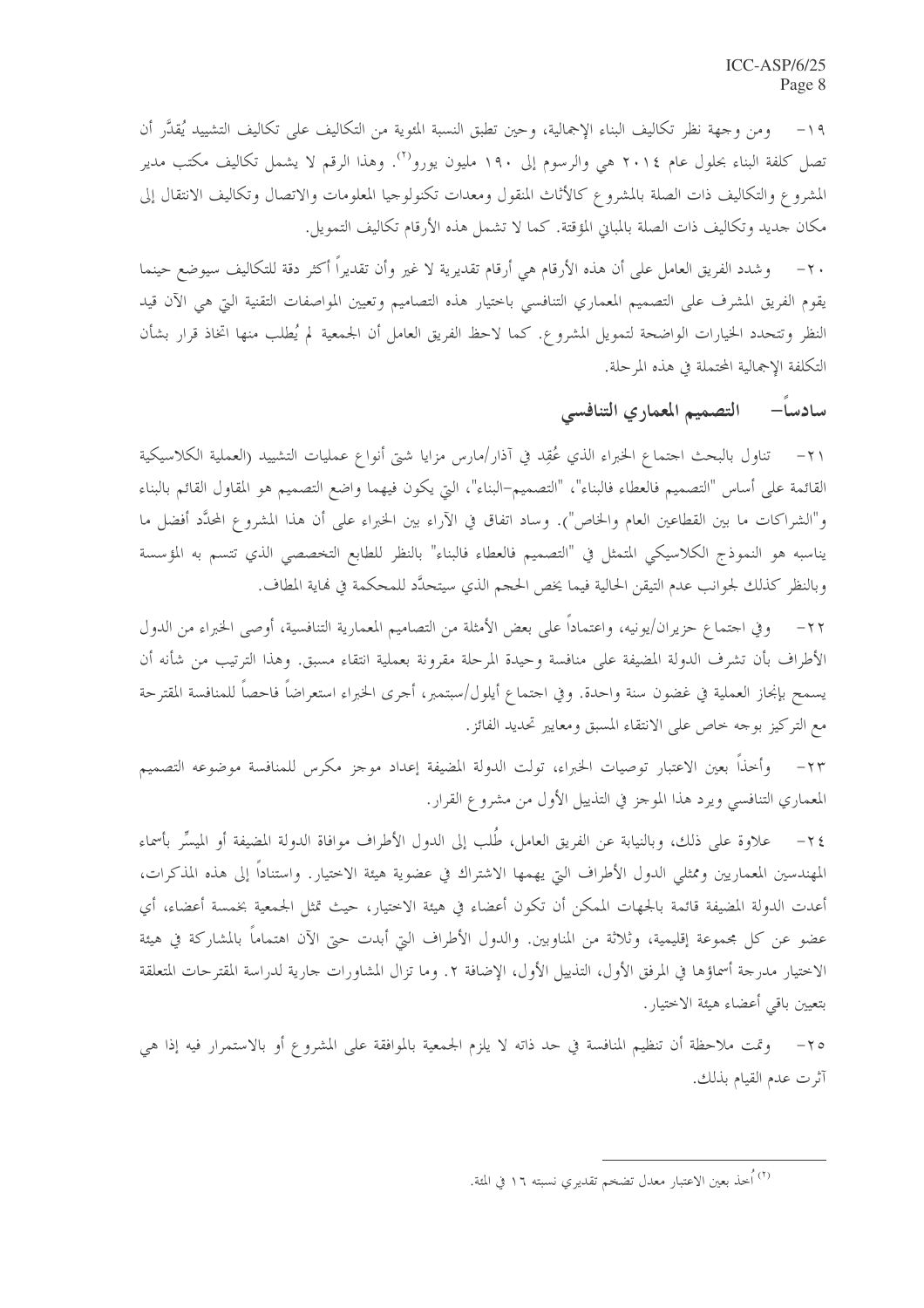### سابعاً الإدارة

٢٦– كانت الإدارة موضوعاً من أهم المواضيع التي عالجها الفريق العامل وتناولتها احتماعات الخبراء. وأشار جميع الخبراء إلى أن اتخاذ القرارات الفعالة والمحدية هو المفتاح لضمان احتواء تكاليف المشروع وإنجازه في الوقت المحدَّد له بالتكلفة المقدَّرَة والجودة المطلوبة. وهذا أمر يتطلب وحود سلطة واضحة وقدرة على اتخاذ القرارات على المستوى المناسب.

وفي احتماع آذار/مارس، حرى النظر في عدد من النماذج الممكنة لمشروع الإدارة بما فيها الخيارات المتعلقة بتولى  $-\tau v$ الدولة المضيفة أو المحكمة الإشراف على المشروع. واقترح الخبراء من الدول الأطراف نموذجاً للإدارة تحتفظ بموجبه الجمعية بسلطة المراقبة من خلال مدير للمشروع يكون مسؤولاً مباشرة أمام الجمعية.

وتمت زيادة مناقشة وصقل هذا النموذج حلال الاحتماعين اللذين عقدهما الخبراء لتحديد الأدوار التي ستُسند إلى  $-\tau \wedge$ أصحاب المصلحة الرئيسيين على احتلاف جهاقمم ولضمان إعطاء المحكمة صوت فاعل باعتبارها المنظمة المستفيدة مع المحافظة في الوقت نفسه على أهلية الجمعية لممارسة الرقابة على نطاق المشروع وتكاليفه وللتقليل من مخاطر تجاوز التكاليف بسب حالات التأخير .

٢٩– ويبدأ النموذج بدور الجمعية في الإذن بالمشروع والبارامترات العامة التي تشمل مظروف التكاليف. والجمعية هي التي تقرر في نماية المطاف ما إذا كانت ستمضى في العملية وعلى أساس أي البارامترات. ولكي تؤدي دورها بشكل فعال وحفاظاً منها على دورها الرقابي، يُقترَح أن تُنشأ لجنة للمراقبة. وتتألف هذه اللجنة، بوصفها هيئة متفرعة عن الجمعية، من محموعة أصغر من الدول الأطراف التي ترغب في متابعة المشروع عن كثب. ويتضمن المرفق الخامس قائمة بالدول الأطراف التي أعربت عن اهتمامها بأن تكون عضواً في لجنة المراقبة. والمشاورات حارية لتعيين الأعضاء المتبقين.

٣٠– وسيُنشَأ مجلس لإدارة المشروع هو بمثابة الهيكل الاستشاري والتعاوني يشمل المحكمة والدولة المضيفة ويرأسه مدير المشروع الذي يكون هو المسؤول في النهاية عن الإدارة العامة للمشروع. ويقدم مدير المشروع تقاريره إلى الجمعية وهو مسؤول أمامها مسؤولية مباشرة من خلال لجنة المراقبة. وللأغراض الإدارية، ستُؤوي المحكمة المكتب الذي يشغله مدير المشروع. ومجلس إدارة المشروع سيشمل الدولة المضيفة والمحكمة. ويرد في المرفق الرابع تمثيل بياني للهيكل الإداري.

٣١– وفي الجلسة الرابعة والعشرين التي عقدها الفريق العامل في لاهاي في ١٤ تشرين الثاني/نوفمبر ٢٠٠٧ أكدت الدولة المضيفة شفوياً ألها لن تطبق على المشرو ع ضرائب القيمة المضافة بالنسبة لهذا النموذج الإداري.

### الخطوات المقبلة التي ستتخذ سنة ٢٠٠٨ وما بعدها ثامنا—

إذا ما اتخذت الجمعية قراراً في هذا الشأن، ستنطلق في أوائل عام ٢٠٠٨ المنافسة بصدد التصميم المعماري على  $-\tau \tau$ أن تنتهي بحلول تشرين الثاني/نوفمبر ٢٠٠٨. وكما لوحظ في التذييل الأول من مشروع القرار فإن تنظيم المنافسة واحتيار الفائزين بالتصاميم الثلاثة الأولى لن يلزم الجمعية بالمضى في المشروع إن هي اختارت ذلك.

وخلال السنة المقبلة، وإذا ما قررت الجمعية ذلك، سيلزم على لجنة المراقبة أن تعين مديراً للمشروع وأن تنظر في  $-\tau\tau$ الخيارات التمويلية للمشروع وتحدد وتوضح التكاليف التقديرية لعملية تشييد المبنى بالاستناد إلى نتائج المنافسة المتعلقة بوضع تصميم معماري وذلك لكي تتمكَّن من موافاة الجمعية في دورتما السابعة بالمعلومات والتوصيات اللازمة.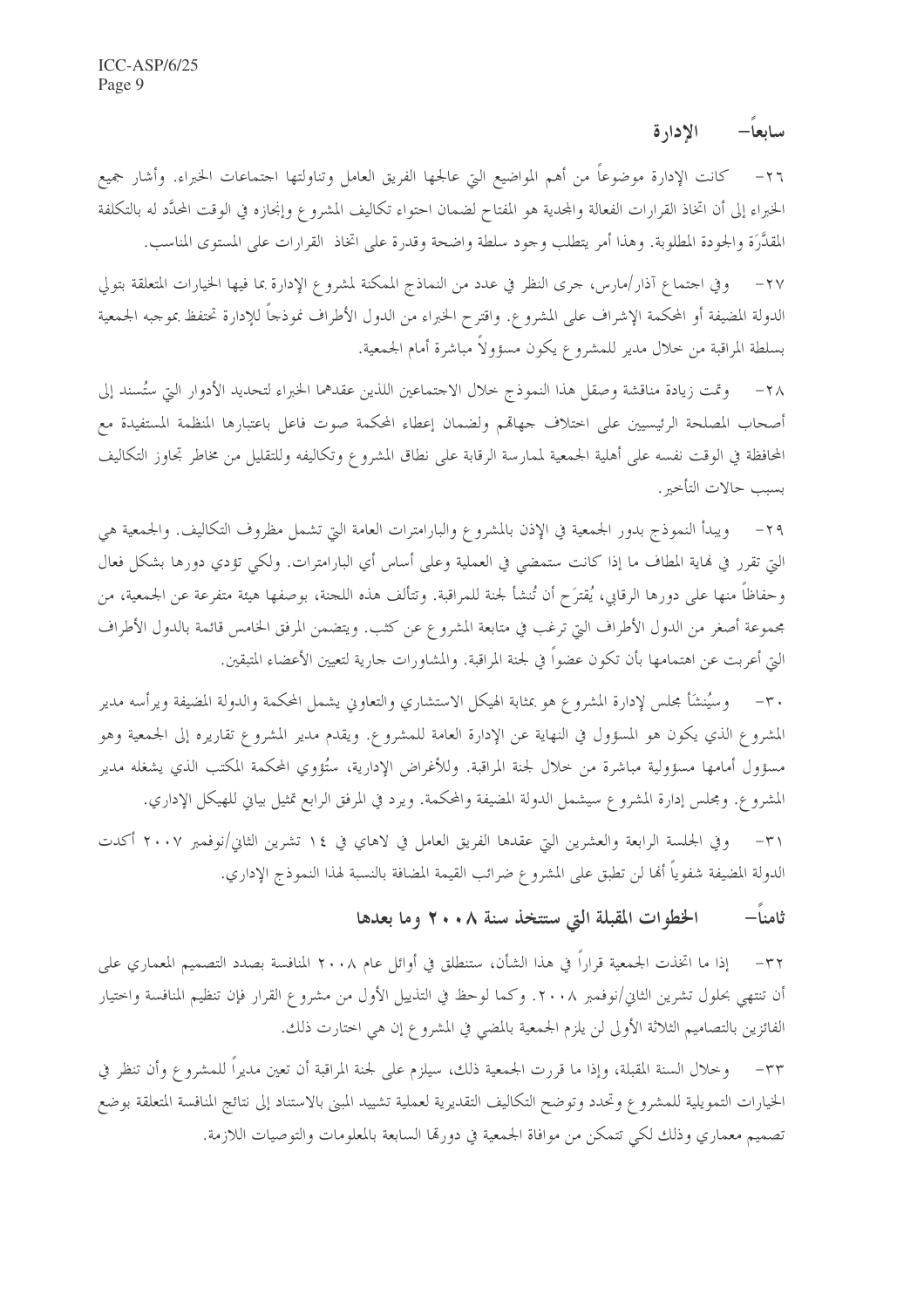# المرفق الأول

# مشروع قرار بشأن المبايي الدائمة

إن جمعية اللهول الأطراف،

/ذ تشير إلى قرارها ICC-ASP/4/Res.2، الذي أكد أن " المحكمة مؤسسة قضائية دائمة وألها تتطلب، بصفتها هذه، مباني دائمة وعملية تمكنها من أداء واجبالها بصورة فعالة وتعكس أهمية المحكمة في مكافحة الإفلات من العقاب" وأوصى "بعد الأخذ بعين الاعتبار توصية لجنة الميزانية والمالية الواردة في القرة ٨٦ من تقريرها عن أعمال دورقما الخامسة (ICC-ASP/4/27)، بأن يبقى مكتب الجمعية واللجنة هذه المسألة قيد النظر وبأن يقدما تقريراً إلى الدورة الخامسة لجمعية الدول الأطراف بشأن مسألة المبان الدائمة للمحكمة"، <sup>(١)</sup>

و*إذ تشير كذلك* إلى قرارها ICC-ASP/5/Res.1، الذي طُلب فيه " أن تركز المحكمة الجنائية الدولية الآن على الخيار ٣ دون سواه المتعلق بإقامة مبايي محددة الغرض تشيد في موقع ألكسندر كزرن، وذلك لتمكين الجمعية من اتخاذ قرار مستنير في دورتما المقبلة"،

وإذ تشير إلى أن القرار ICC-ASP/5/Res.1 طلب إلى المحكمة "الانتهاء في أقرب وقت ممكن من إعداد الموجز الوظيفي المفصل الذي سينطوي على احتياجات المستفيد ومقتضيات الأمن بما يعكس المرونة إزاء مستويات التوظيف"؛ "والقيام، بالتشاور مع الدولة المضيفة، بإعداد تقديرات لتكلفة المشروع" و"القيام، بالتشاور مع الدولة المضيفة، بإعداد حدول زمني مؤقت ينطوي على المقررات الرئيسية الواحب أن تتخذ وملخص لمسألتي التخطيط والترخيص وإستراتيجية للتخطيط تتعلق بالموقع وتبين النهوج النموذجية الممكنة التي تحدد قابلية المباني للتكيف".

وإذ تشير كنا*لك* إلى أن القرار ICC-ASP/5/Res.1 طلب إلى الدولة المضيفة "تسهيلا للاستعراض الذي تجريه لجنة الميزانية والمالية في دورتما الثامنة لعام ٢٠٠٧، تقديم معلومات إضافية بخصوص العروض المالية والمتعلقة بقطعة الأرض الَّتِي يتضمنها عرض الدولة المضيفة الإضافي، بما في ذلك الخيارات الممكنة والنهوج اللازمة لإدارة القرض المفتوح، وأية قضايا قانونية أخرى تتعلق بفصل ملكية الأرض عن المبايي المقترحة وغير ذلك من المسائل التي من شألها أن تكون موضوع عقد يبرم بين الدولة المضيفة والمحكمة" وأن تقوم "بالتشاور مع المكتب ومع المحكمة، باقتراح الإطار والمعايير والبارامترات القانونية والطرائق الواحب أن تتوحى فيما يتعلق بمنافسة دولية تنظم لوضع تصميم هندسي معماري، بما في ذلك أي معايير للاختيار الأولى ولعملية الاختيار ذاتها".

وإِذِ تشيرٍ إلى أن القرارِ ICC-ASP/5/Res.1 طلب إلى المكتب أن يقوم "باستعراض المعلومات" التي أعدها المحكمة والدولة المضيفة و"أن يحدد الثغرات أو غير ذلك من الجوانب الواحب أن تمتم ها المحكمة والدولة المضيفة وذلك لتكون المعلومات كاملة وفي المستوى المطلوب" وطلب إلى المكتب "أن يقوم، بالتشاور مع المحكمة ومع الدولة المضيفة، بإعداد خيارات تتعلق هيكل إداري للمشروع يحدد الأدوار والمسؤوليات المنوطة بكل من الجمعية والمحكمة والدولة المضيفة"

<sup>&</sup>lt;sup>(١)</sup> الوثائق الرسمية لجمعية الدول الأطراف في نظام روما الأساسي للمحكمة الجنائية الدولية، الدورة الرابعة، لاهاي، ٢٨ تشرين *الثانى/نوفمبر – ٣ كانون الأول/ديسمبر ٢٠٠٥* (منشور المحكمة الجنائية الدولية، ICC-ASP/4/32) الجزء الثالث.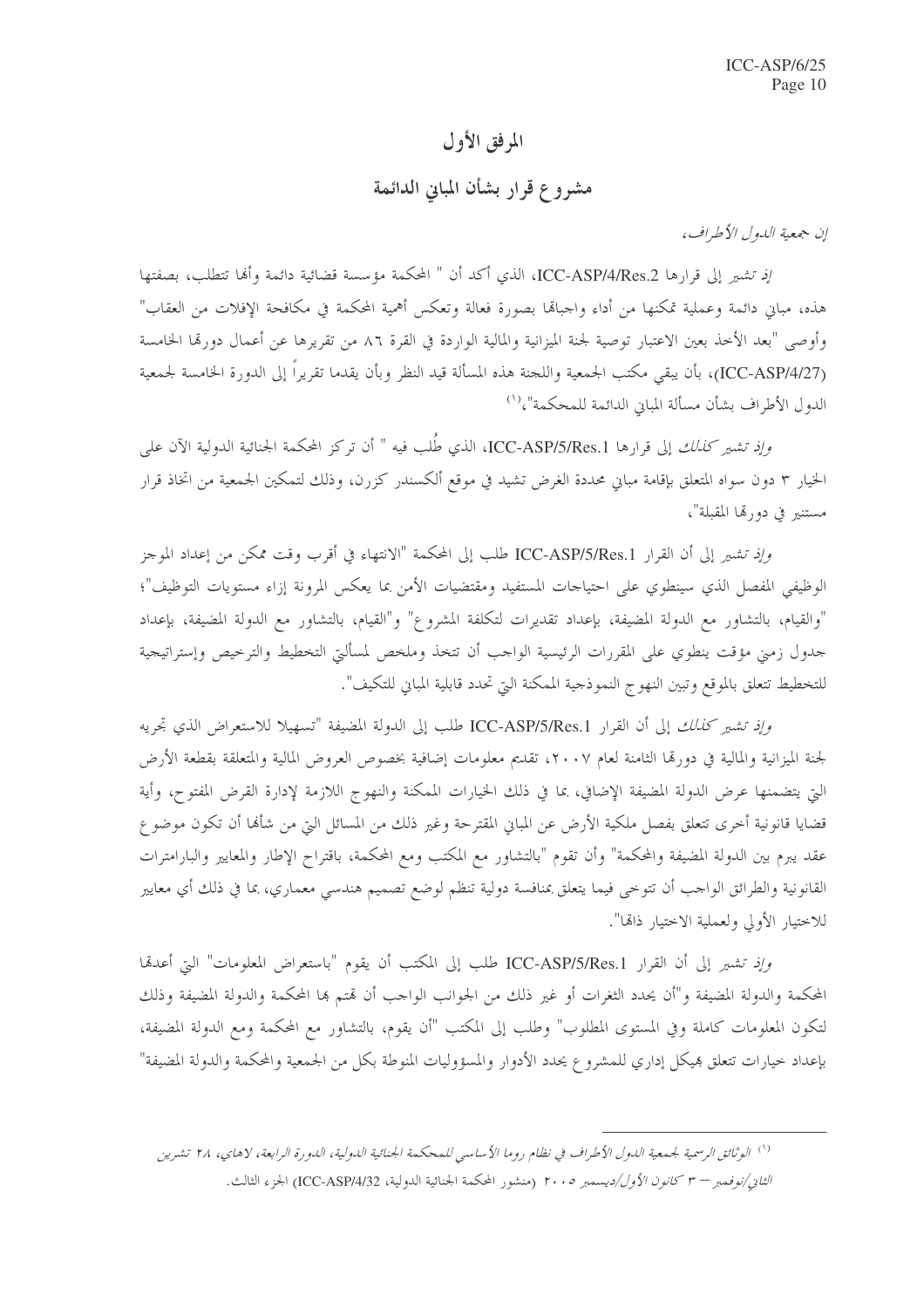وطلب إلى المكتب "أن يعد خيارات لمشاركة جمعية الدول الأطراف مشاركة فعالة في مشروع الهيكل الإداري ومشروع الهيكل الاشرافي"؛

*وإذ تلاحظ* أن المكتب قام بإعداد واستعراض الوثائق الآنفة الذكر،

*وإذ تسل*م بأهمية الدور الذي تؤديه المحكمة خلال العملية بأسرها،

وإِذِ تلاحظ أن عدد محطات العمل الجائز أن تعتمدها الجمعية بالنسبة للمباني الدائمة لا يعني أن الجمعية قد وافقت على مستوى محدد بعينه من الموظفين للمحكمة وهو أمر تبت فيه سنوياً الجمعية نفسها،

*وإذ تضع في اعتبارها* تقارير لجنة الميزانية والمالية عن أعمال دورتيها الثامنة والتاسعة وبخاصة الفقرة ٩٢ من تقرير الدورة التاسعة،

*وإذ تلاحظ* أن تكاليف تشييد المشروع الشاملة لتكاليف مواد البناء واليد العاملة والتركيبات وقميئة قطعة الأرض والمرآب تقدر بمبلغ ١١٥ مليون يورو بأسعار عام ٢٠٠٧ وأن تكاليف البناء الإجمالية التي تشمل مبلغاً احتياطياً ورسوماً متعلقة باستخدام حبراء استشاريين ومقاولين والتضخم الناشئ قبل طرح العطاء وبعد طرحه وأية رسوم تتعلق بتصاريح ومكوس وصندوق حاص بالسمات المظهرية المتكاملة والمتخصصة،'<sup>٢)</sup> تقدر في الظرف الراهن بمبلغ ١٩٠ مليون يورو بمستويات أسعار عام ١٤.٢٠)

*وإذ تلاحظ كذلك* أن هذه التقديرات وضعت على أساس مبانٍ دائمة تتألف من ثلاث قاعات للمحاكمة مجموع مساحتها الأرضية الإجمالية يبلغ ٤٦ . • ٤٦ متر مربع و٢٠٠ ١ محطة عمل،

*وإذ تلاحظ* أن التقرير السابق استبعد التكاليف ذات الصلة بمكتب مدير المشروع وتكاليف تمويل المشروع والتكاليف ذات الصلة بالمشروع غير ذات العلاقة المباشرة بالبناء من قبيل تكاليف نقل المحكمة من المباني المؤقتة إلى المباين الدائمة (وهذا يشمل النقل والتخزين وقميئة الموقع الجديد لجعله جاهزاً للاستخدام)، والمنقولات من قبيل الأثاث ومعدات تكنولوجيا المعلومات والاتصال وقميئة المساحات الخضراء وتزويق المبني والتكاليف ذات الصلة بالاتصالات والعلاقات العامة بالنسبة للمشروع والتكاليف ذات الصلة بالمباني المؤقتة،

و*إذ تؤكد* بأن الجمعية ستتخذ قراراً بشأن مظروف التكاليف النهائية الواحب الإذن بما للمشروع على أساس تقديرات أكثر تفصيلاً تلى المنافسة التي ستنظم بشأن تصميم معياري،

و*إذ يحدوها العزم* على نقل المحكمة إلى مبانيها الدائمة في أحل لا يتجاوز عام ٢٠١٤ بل وفي تاريخ أبكر إن أمكن،

> تقرر أن المبايي الدائمة للمحكمة الجنائية الدولية ينبغي أن تشيد في موقع ألكسندر كزيرن؛  $-1$

<sup>&</sup>lt;sup>(٢)</sup> من قبيل النحوت الكبيرة الحجم والفسيفساء وغير ذلك من القطع الكبيرة التي يتم إدماجها في التصميم المعماري أو في واجهة المبين أو العمل على حفظ المناظر الطبيعية.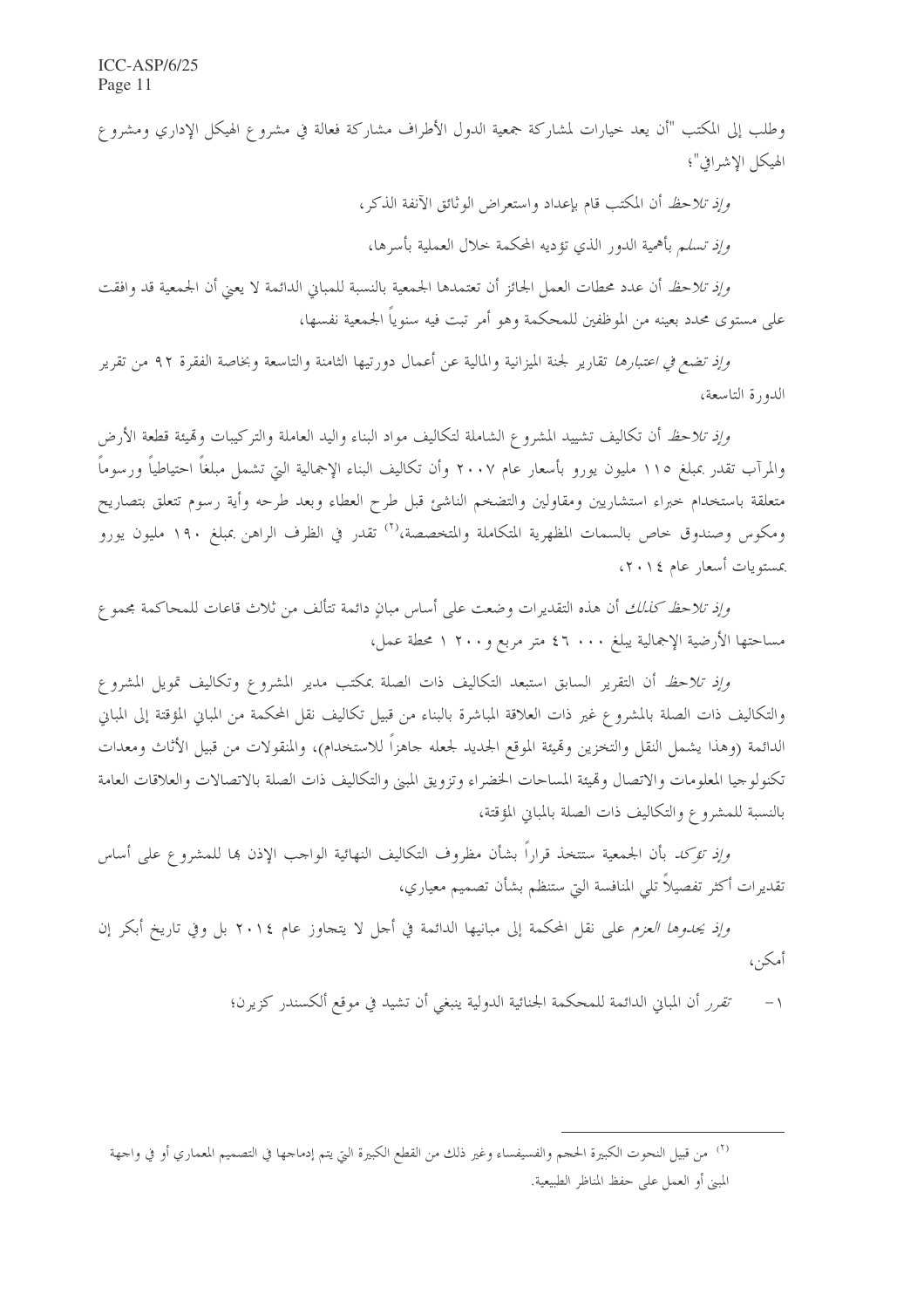ت*قرر كنالك* لأغراض المنافسة المتعلقة بوضع تصميم معماري إبقاء تكاليف بناء<sup>(٣)</sup> المباين الدائمة في مستوى لا  $-\tau$ یتجاوز ۱۰۳ ملیون یورو بأسعار عام ۲۰۰۷؛<sup>(٤)</sup>

تقبل بالعناصر الواردة في عرض الدولة المضيفة المتضمن في الرسالة المؤرخة ٢٥ كانون الثاني/يناير ٢٠٠٦  $-\tau$ والموجهة من وزير حارجية الدولة المضيفة إلى رئيس جمعية الدول الأطراف فيما يتصل بتوفير قطعة الأرض الكائنة في موقع ألكسندر كزيرن مجاناً لتشيد عليها مبانٍ محددة الغرض؛ وفيما يتصل أيضاً بتغطية تكاليف تجهيز الموقع للبناء؛ وتحمل التكاليف المرتبطة باختيار مهندس معماري؛

ت*أذن* للدولة المضيفة أن تبادر بإطلاق المنافسة المتعلقة بوضع تصميم معماري وفقاً للتذييل الأول من هذا القرار؛  $-\xi$ تقرر إنشاء لجنة مراقبة تابعة للدول الأطراف بوصفها هيئة فرعية تابعة للجمعية تتولى الرقابة الإستراتيجية  $\sim$ للمشروع وفقاً للتذييل الثاني من هذا القرار؛

- *تطلب إلى* لجنة المراقبة المذكورة ما يل<u>ي</u>:  $-7$
- مواصلة النظر في حيارات تمويل تشييد المبايي الدائمة والتكاليف ذات الصلة، بما في ذلك توافق هذه  $\langle \hat{L} \rangle$ الخيارات مع النظام المالي والقواعد المالية للمحكمة، مع التركيز بوجه حاص على العرض الوارد في الرسالة المؤرخة ٢٥ كانون الثاني/يناير ٢٠٠٦ الموجهة من وزير خارجية الدولة المضيفة إلى رئيس جمعية الدول الأطراف بغية توفير توصيات إلى الجمعية في دورتما المقبلة؛
- مواصلة تحديد وتوضيح تكاليف البناء التقديرية الشاملة للمشروع بمدف توفير توصيات فيما يتعلق  $(\hookrightarrow)$ بمظروف التكلفة تقدم إلى الجمعية في دورتما المقبلة؛
	- مواصلة تحديد سائر التكاليف ذات الصلة بالمشروع وبيان كمها؛  $(\tau)$
- مواصلة رصد سير عمل الهيكل الإداري للمشروع والقيام، عند الاقتضاء، بتزويد الجمعية بتوصيات  $(2)$ تتعلق بأية تسويات يقتضيها الحال؛

تقرر إنشاء مجلس إدارة للمشروع أساسه هيكل استشاري وتعاوين ثلاثى على أن تسند لمدير المشروع المسؤولية  $-\vee$ النهائية عن الإدارة الشاملة للمشروع وفقاً للتذييل الثالث من هذا القرار؛

*تطلب إلى* مسجل المحكمة الجنائية الدولية إنشاء مكتب لمدير المشروع وفقاً للتذييل الرابع من هذا القرار؛  $-\Lambda$ 

> تَأْفِنَ للجنة المراقبة بالبحث عن مدير للمشروع وتوظيفه وفقاً للتذييل الثاني من هذا القرار؛  $-9$

تقرر كإجراء استثنائي الزيادة في الميزانية البرنامجية لعام ٢٠٠٨ لإحداث برنامج رئيسي سابع (مكتب مدير  $-1$ المشروع) ميزانيته ٢٠٨ ٥٠٠ يورو لتتيسر إقامة مكتب مدير المشروع، وتوظيف مدير للمشروع وموظفين تابعين له ولتغطية سائر التكاليف ذات الصلة بمشروع المباني المحددة في التذييل الخامس من هذا القرار؛

<sup>&</sup>lt;sup>(٣)</sup> هي تكاليف تشمل مواد البناء والأيدي العاملة والتركيبات والحفاظ على المناظر الطبيعية وموقف للسيارات. <sup>(٤)</sup> يمثل هذا الرقم ٩٠ في المئة من تكاليف البناء التقديرية البالغة ١١٥ مليون يورو. وتقضى الممارسة المتبعة بعدم توفير مجموع المبلغ التقديري حين انطلاق المنافسة.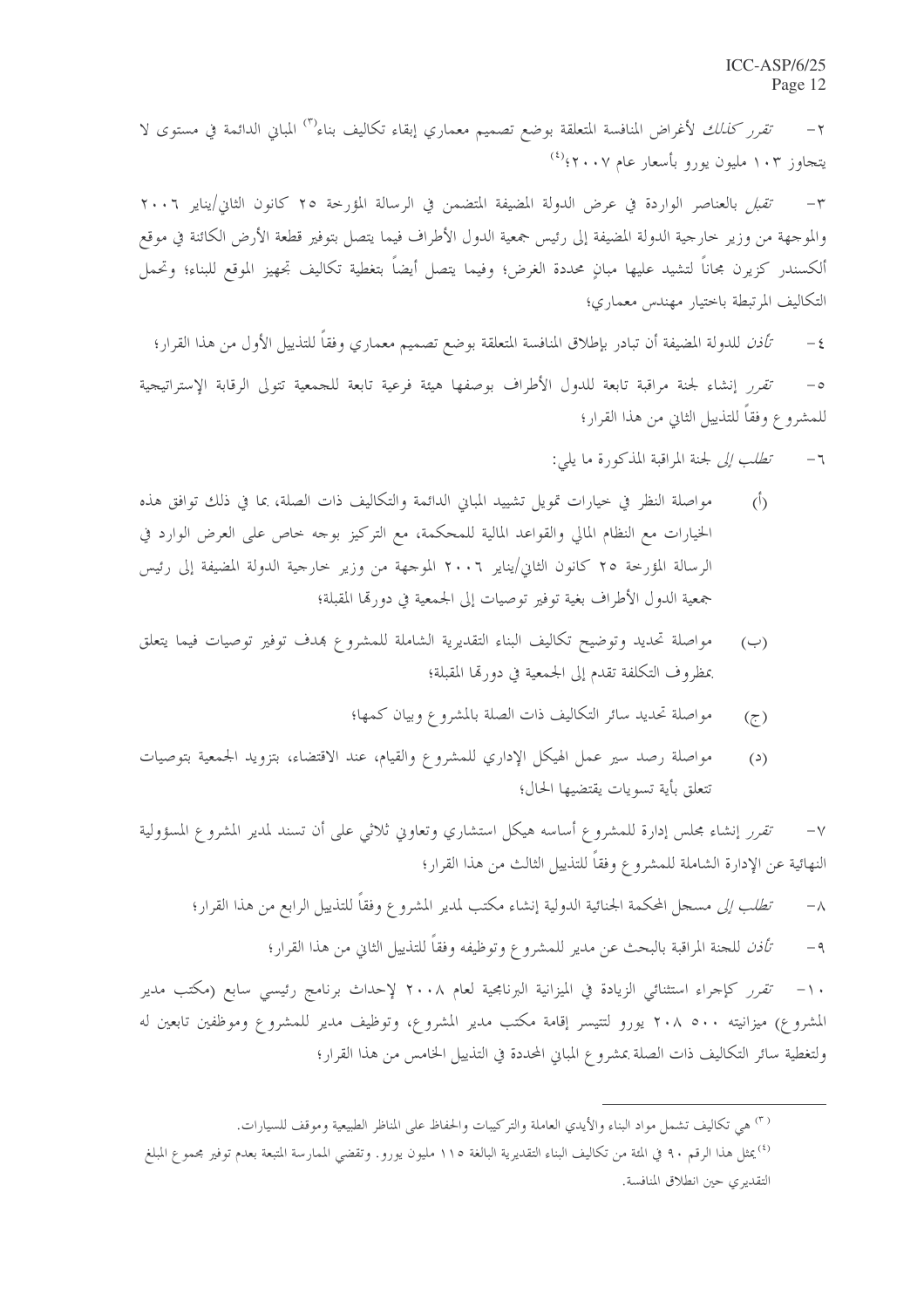ICC-ASP/6/25 Page 13

١١- ت*طلب إلى* المسجِّل أن ينشئ صندوقاً استئمانياً لتشييد المباني الدائمة لغرض مشروع تشييد المباني الدائمة وفقاً للتذييل السادس من هذا القرار؛

۱۲– تعتم*د هذا القرار بتذييلاته.*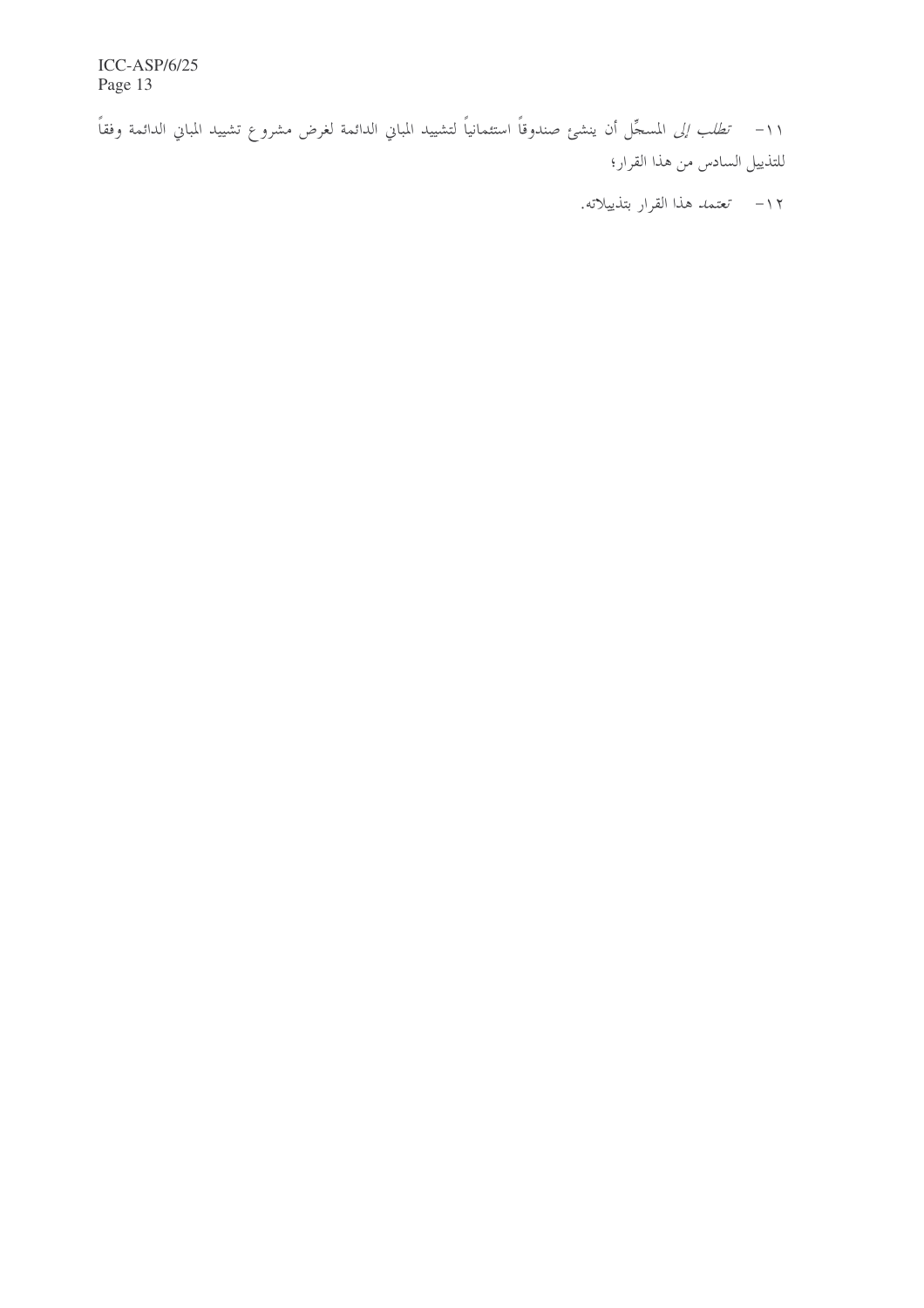# التذييل الأول

### المنافسة المتعلقة بالتصميم المعماري

تخول جمعية الدول الأطراف، بموجب هذا، لهولندا، بوصفها الدولة المضيفة، تنظيم منافسة تتعلق بالتصميم  $-1$ المعماري للمباني الدائمة للمحكمة الجنائية الدولية تستند إلى ما يلي.

> أولاً بارامترات خاصة بالمنافسة المتعلقة بالتصميم المعماري

> > التكالف  $\langle \dot{b} \rangle$

فيما يخص المنافسة المتعلقة بالتصميم المعماري لا ينبغي أن تتجاوز تكاليف بناء المباني الدائمة مقدار ١٠٣ مليون  $-\tau$ يورو (بأسعار عام ٢٠٠٧). وتكاليف البناء تشمل تكاليف المواد واليد العاملة بالنسبة للهيكل، والخدمات (المنشآت التقنية والمعدات) والكبلات اللازمة لتوفير حدمات تكنولوجيا المعلومات والاتصال (CAT 6) وقميئة المناظر الطبيعية وتوفير مواقف للسيارات. والمبلغ الآنف الذكر لا يشمل احتياطياً وأموالاً تكرس للسمات المظهرية المتخصصة والمتكاملة والأجور الخاصة بخدمات الخبراء الاستشاريين كالمهندسين ومهندسي المناظر الطبيعية ومهندسي الديكور والمهندسين التقنيين وإدارة المشروع وعملية المراقبة والإشراف والتصاريح والمكوس والزيادات في الأسعار لغاية حلول عام ٢٠١٤ وضرائب القيمة المضافة أو تكاليف التمويل.

> المساحة الجملية  $(\hookrightarrow)$

لا ينبغي أن يتعدى المساحة الإجمالية للمباني الدائمة ٤٦ .٠٠ كم متر مربع وينبغي أن يشمل ذلك ثلاث قاعات  $-\tau$ للمحاكمة و٢٠٠ ١ محطة عمل على نحوٍ ما هو موصوف في الملخَّص المتعلق باحتياجات المستفيد. وهذا الرقم الإجمالي لا يشمل مواقف السيارات والمفروض أن يكون هناك ٦٠٠ موقف على هذا الموقع.

#### ثانياً ملخص احتياجات المستفيد

ستكون هناك خمس مجموعات مكانية سائدة بالمباين الدائمة: الهيئة القضائية (هيئة الرئاسة والدوائر) ومكتب  $-\xi$ المدعى العام والمسجَّل (بما في ذلك أمانة جمعية الدول الأطراف ومكاتب أخرى لها متطلبات مكانية محدودة مثل مكتب هيئة تمثيل الموظفين)، فضلاً عن المدحل ومجموعة قاعات الاجتماعات ومجموعة قاعات المحاكمة.

والتعقيد الملازم للترتيبات المكانية يكمن في حقيقة أن المنظمة محكمة جنائية مؤلفة من أجهزة شيت منوطة بما  $-\circ$ مسؤوليات متميزة عن غيرها من المسؤوليات. ثم إن المسائل المتعلقة بالمنظمة ككل من قبيل الإدارة على سبيل المثال تتطلب تعاوناً وثبقاً.

لذلك فإن الترتيبات المكانية المتعلقة بربط المحموعات بعضها ببعض تتحدث في آن واحد بالقرب المكاني اللازم  $-7$ فضلا عن الفصل المكاني المطلوب. وعلاوة على ذلك، يتم الوفاء بالمتطلبات الأمنية من حلال إنشاء مناطق أربع مستويات الأمن فيها متباينة.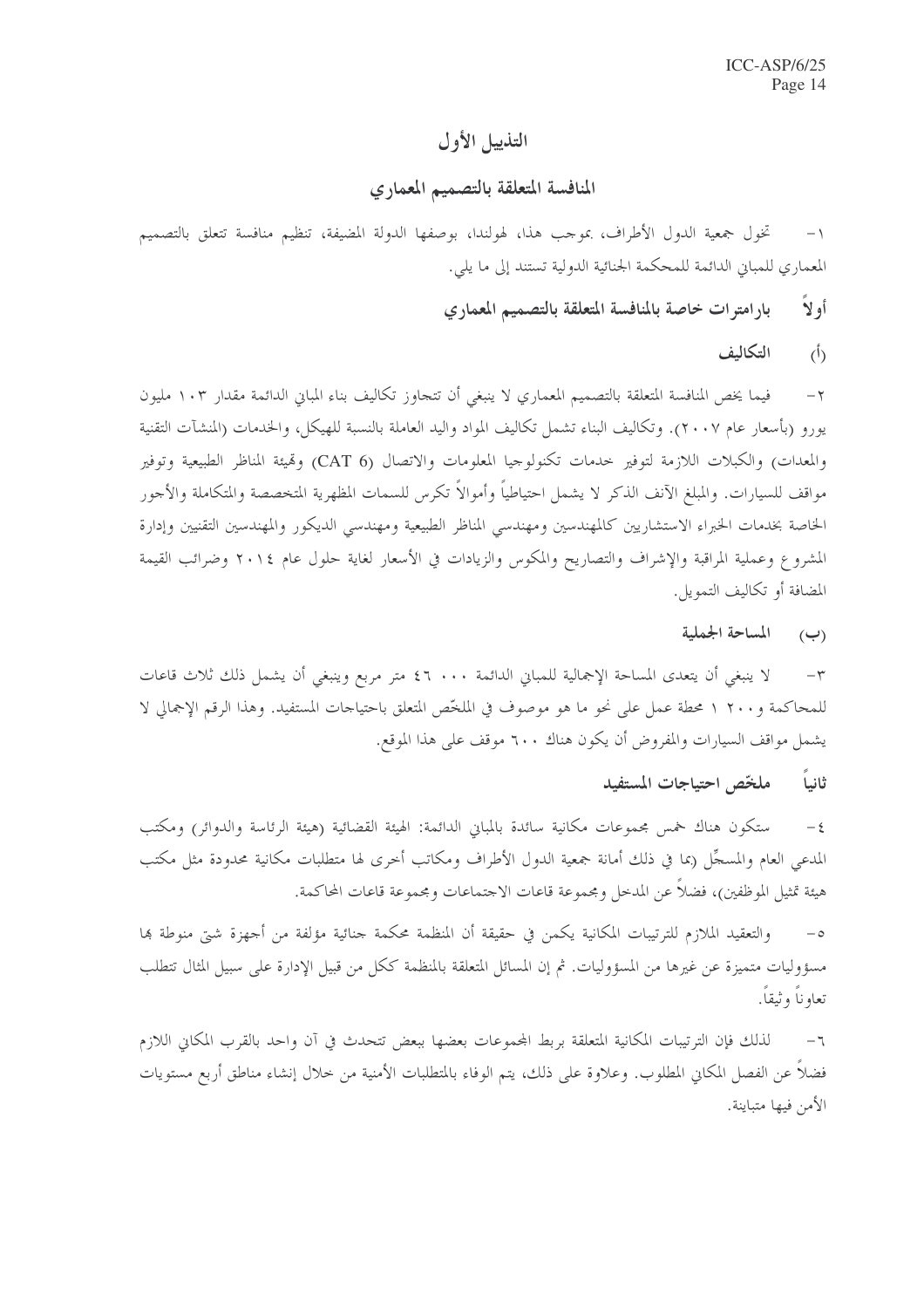وأنشطة المحكمة أثناء حلسات الاستماع تتركز بالدرجة الأولى في مجموعة قاعات المحاكمة والمدخل. فبالإضافة  $-\vee$ إلى العاملين بالمحكمة هناك المتهمون والمحامون والشهود والضحايا والدول والصحفيون والمنظمات غير الحكومية والزائرون ومجموعات عديدة أخرى ستستخدم المباني.

والاحتياجات المحددة في الموجز الوظيفي بخصوص الترتيبات المكانية ومسألة الفصل والنوعية هدفها تأمين سير  $-\lambda$ العمل على نحوٍ كفء وسلس بالنسبة لكل مشارك في العمل دون الإخلال بالمتطلبات التي تفرضها القوانين.

أما فيما يخص العمل المنجز قبل حلسات الاستماع وبعدها بما في ذلك كافة أنشطة الدعم الأخرى، فسيتاح  $-9$ القسط الكبير منه عن طريق مكتب ومن خلال الحواسيب. وبالنسبة لمعظم الأنشطة تمثل المكاتب الثنائية الشكل المثالي للمكتب، بالنظر إلى أن هذا الشكل يتيح الائتلاف بين الاتصال والعمل الذي يتطلب التركيز ويفي بمقتضيات التعامل مع مادة سرية. وقد اختيرت المكاتب المخصّصة للأفرق بالنسبة لبعض المحالات التي تتطلب مستوى عالياً من العمل الجماعي.

١٠– أما الحجم العادي للمكتب الثنائي فمحدد باعتباره يبلغ ١٩ متراً مربعاً (أمتار صافية). بالإضافة إلى ذلك، هناك مساحات قياسية مختلفة أربع بالنسبة للمكاتب الفردية محددة على ألها تتراوح ما بين ١٠ و٣٠ متراً مربعاً (أمتار صافية). والغرض في هذا المقام هو توفير أكبر قدر من المرونة في الاستخدام من خلال إيجاد عدد محدود من مقاييس المكاتب. وقاعات الاجتماعات عادة ما تسند للوحدات الوظيفية باعتبارها تستخدم كمساحات أساسية في نطاق مشروع ما. وهناك قاعات اجتماعات أكبر تضمها محموعة قاعات الاجتماعات ويمكن حجزها.

> ويرد في الملحق ١ ملخص لاحتياجات المستفيد.  $-11$

ولأغراض المنافسة المتعلقة بالتصميم المعماري سيتم إعداد موجز متضمن لتفاصيل هذه المنافسة ويورد احتياجات  $-11$ المستفيد والمواصفات التقنية بالاستناد إلى البارامترات التي ينص عليها هذا القرار والتذييل.

#### الأسس القانونية ثالثاً—

ستقوم المنافسة المتعلقة بالتصميم المعماري على أساس اتفاق منظمة التجارة العالمية بشأن المشتريات الحكومية كما  $-15$ أقره الاتحاد الأوروبي.

أما الإجراءات فستستند إلى مبدأ الإنصاف العام وعدم التمييز والتساوي في المعاملة والشفافية كما هو منصوص  $-15$ عليه في اتفاق منظمة التجارة العالمية الآنف الذكر . وسيكون باب المشاركة في هذه المنافسة مفتوحاً أمام المهندسين المعماريين من جميع الدول.

### رابعاً— الهيكل

٥١– ستنظَّم المنافسة على أساس الاختيار المسبق للمرشحين الأكفاء وتأتي بعد ذلك مرحلة تحديد أفضل ثلاثة تصاميم. وفي أعقاب انتقاء هيئة الاختيار لأفضل التصاميم الثلاثة يمكن لمحلس إدارة المشروع أن يدعو الفائزين إلى إعادة النظر، إن لزم الأمر، في التصاميم التي وضعوها، ويجري بعد ذلك، سواء في وقت واحد أو وفق ترتيب تنازلي بدءاً من الفائز بالجائزة الأولى، التفاوض في أحكام وشروط العقد اللازم لإعداد التصاميم التفصيلية للمباين الدائمة.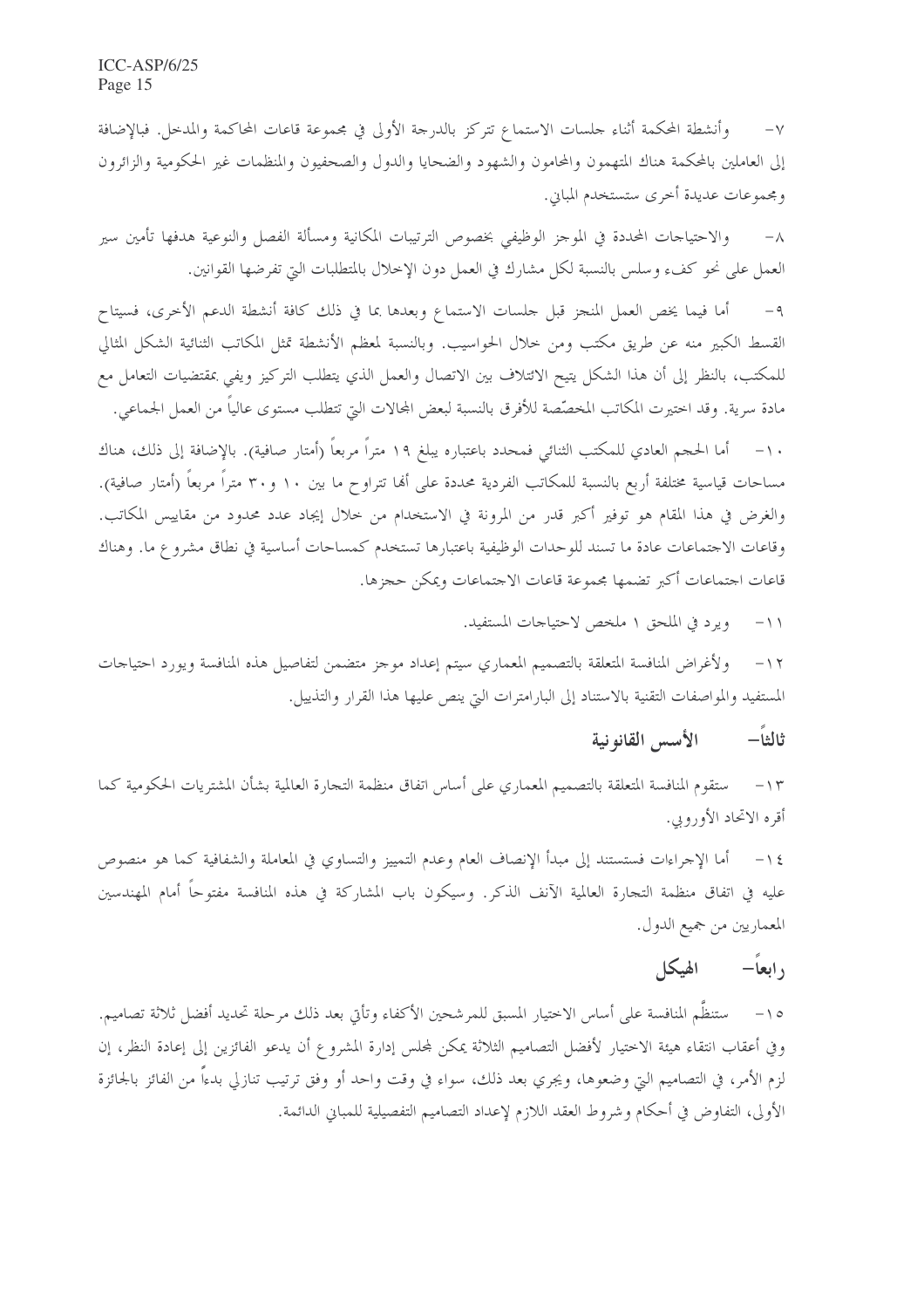نشر الإعلان على الصعيد العالمي خامسا–

سيقع الإعلان على الصعيد العالمي عن المنافسة المتعلقة بوضع تصميم معماري وذلك بطريقة من الطرق الآتي  $-17$ ذكرها:

- نشرها في الصحف الرسمية من خلال أبرز المكاتب الصحفية في المناطق الجغرافية الخمس التابعة للأمم  $(\mathring{I})$ المتحدة؛
	- الإعلان التجاري عنها في أبرز مجلات الهندسة المعمارية في جميع أرجاء العالم؛  $(\hookrightarrow)$
- أو من خلال موقع على شبكة الإنترنت تابع للدولة المضيفة يكرس للتصميم على أن يتم إيجاد رابطة  $(\zeta)$ بموقع المحكمة الجنائية الدولية على شبكة الإنترنت.

وقد ترغب الدول الأطراف في نشر إعلانات بصدد هذه المنافسة كل في بلده. وستقوم الدولة المضيفة بتوفير  $-1V$ النموذج اللازم لهذا الغرض.

١٨- ويشجع المهندسون من مختلف مناطق العالم ومن مختلف المدارس على المشاركة في هذه المنافسة.

# سادسا- إجراءات المنافسة

١٩- \_ \_ تتألف المنافسة من مرحلتين متعاقبتين هما:

- المرحلة السابقة للاختيار (الدعوة إلى الاشتراك في المنافسة)  $(\tilde{0})$ استناداً إلى الردود التي ترد بناء على الإعلان العالمي ستقوم هيئة الاختيار بانتقاء ٢٠ مرشحاً استناداً إلى معايير مهنية ومعايير حودة معينة تتم دعوقمم إلى المشاركة في المنافسة.
- المنافسة (مرحلة الاختيار الخطوة ١)  $(\hookrightarrow)$ سيتلقى المرشحون الذين يتم انتقاؤهم موجزاً حاصاً بالمنافسة يتضمن كافة المعلومات الضرورية التي تمكن المرشحين من تقديم تصميم معين. وسيُطلَب من المرشحين الذين يتم انتقاؤهم وضع تصميم خاص بالمباني الدائمة. واعتماداً على التصاميم التي تُقدَّم تنتقي هيئة الاختيار ثلاثة منها تكون هي التصاميم الفائزة استناداً إلى أفضل ما يلائم منها هذا المشروع. ولهيئة الاختيار الحق في أن تتقدم بتوصيات لإدخال تغييرات على التصاميم.

أما المعايير الخاصة بالانتقاء فستحدَّد في موحز حاص بالمنافسة يُمنَح لكل مرشح مشارك دون سواه. وستكون  $-\tau$ . المشاركة في المنافسة على أساس إغفال الهوية لغاية انتهاء هيئة الاختيار من المداولات والانتقاء.

> واللغة الرسمية للمنافسة هي الإنكليزية.  $-\tau$

### المفاوضات سابعا—

في أعقاب انتهاء انتقاء هيئة الاختيار لأفضل ثلاثة تصاميم يجوز لمجلس إدارة المشروع أن يدعو الفائزين إلى إعادة  $-\tau$ النظر، إذا رئي لزوم ذلك، في تصاميمهم أحذاً بعين الاعتبار أية توصيات تتقدم بما هيئة الاختيار فيما يتعلق بالتصاميم التي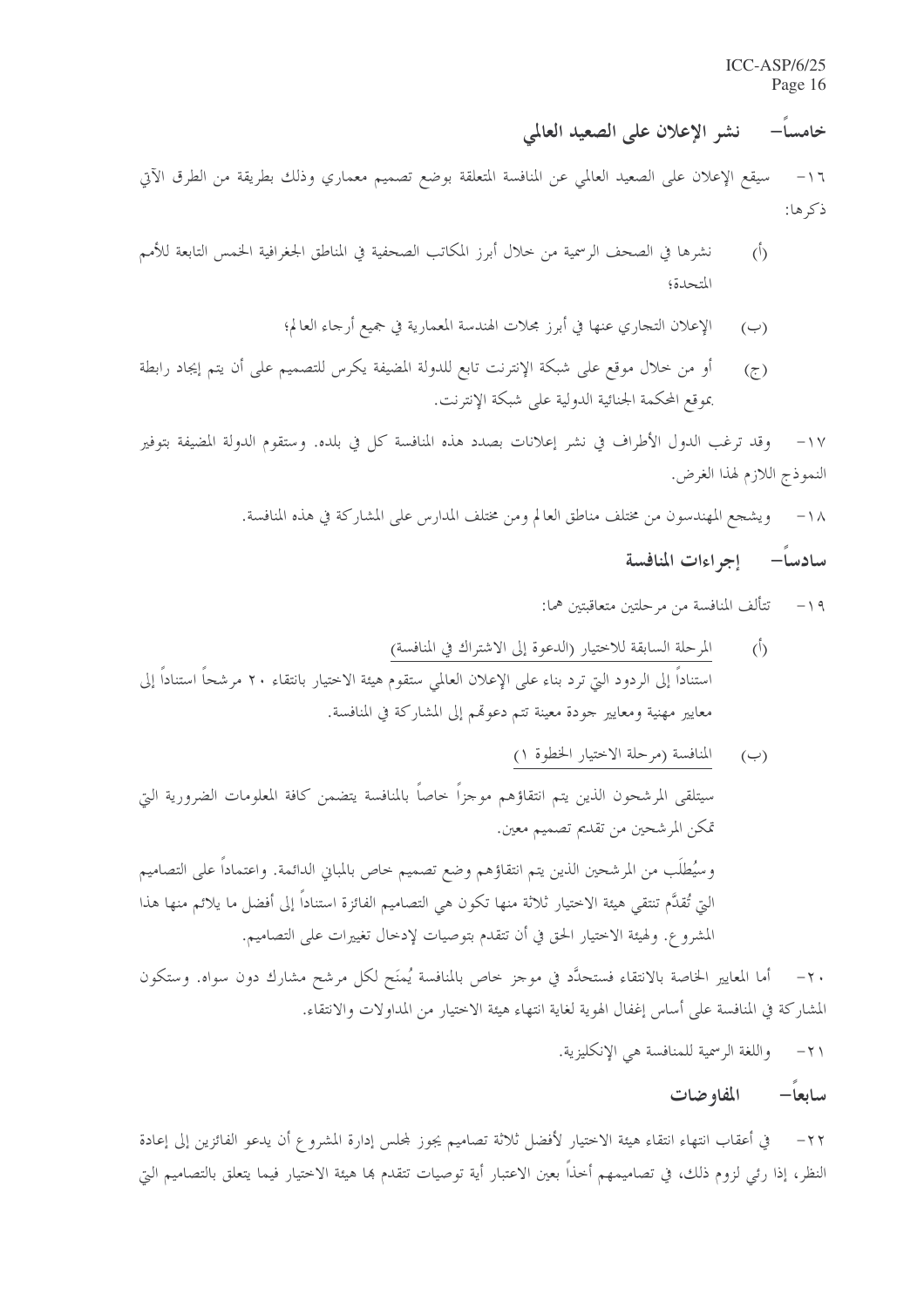$ICC-ASP/6/25$ Page 17

 $\mathbf{r}$ 

يضعوها. وعلى إثر بحث وتقييم التصاميم (المعاد فيها النظر) يبدأ مجلس إدارة المشروع في التفاوض حول أحكام وشروط عقد بخصوص إعداد التصاميم المفصلة للمباني الدائمة مع الفائزين إما في وقت واحد وإما على أساس تنازلي بدءاً بالفائز الأول.

والغرض من هذه المفاوضات هو إبرام عقد مع المهندس المعماري بوصفه الشخص الذي سيكون على رأس الفريق  $-\tau r$ المعنى بالتصميم (سينطوي ذلك على أشغال المهندسين الخبراء كالمعنيين منهم هياكل المباين والخدمات المدنية وحدمات البناء والخبراء الاستشاريين المعنيين بالطاقة والمهندسين المعماريين المعنيين بالمناظر الطبيعية وما إلى ذلك).

# ثامناً— مو افقة الجمعية

إن انتقاء أفضل ثلاثة تصاميم من قبل هيئة الاختيار وشروع مجلس إدارة المشروع في التفاوض مع الفائزين لا  $-\tau$  { ينبغي تفسيره على أنه تفويض ضمني من جانب الجمعية بالانتهاء من التخطيط العام أو وضع الصيغة النهائية للعقد المتعلق بالتصميم التفصيلي. إذ أن الجمعية تحتفظ بالحق في عدم المضي في تنفيذ المشروع دون تغريمها ودون التزام قبل إبرام العقود. والجمعية أو من تفوضه لا بد من أن يأذنا بإبرام العقود.

# تاسعاً– هىئة الاختيار

إن البنود التي ستناقش في المرحلة السابقة للانتقاء والتصاميم التي توضع حلال مرحلة المنافسة ستُبحث من قبل  $-\tau$ هيئة اختيار مستقلة وهي التي تحكم في هذا الشأن.

وتقوم هيئة الاختيار المعنية بالمنافسة بتنفيذ الحكم الذي تصدره واختبار التفاصيل وتبت في الترتيب النهائي  $-\tau$ للتصاميم الموضوعة (إسناد الجوائز) وتتقدم بتوصيات تتعلق بالتصاميم.

> أما تكوين هيئة الاختيار فسيكون على النحو الموصوف في الإضافة ٢ لهذا التذييل.  $-\tau v$

وستكون لهيئة الاختيار أمانة وفريق استشاري تقيى في ميادين معينة (كالتخطيط المكاني والقضايا المالية والفنية)  $-\tau \wedge$ مسخَّر لخدمتها. وما يقدمه هذا الفريق الاستشاري التقيي من مشورة لا يلزم هيئة الاختيار.

# عاشراً– الجدول الزمني

٢٩- مسيكون الجدول الزمني الخاص بمنافسة وضع تصميم معماري كالآتي: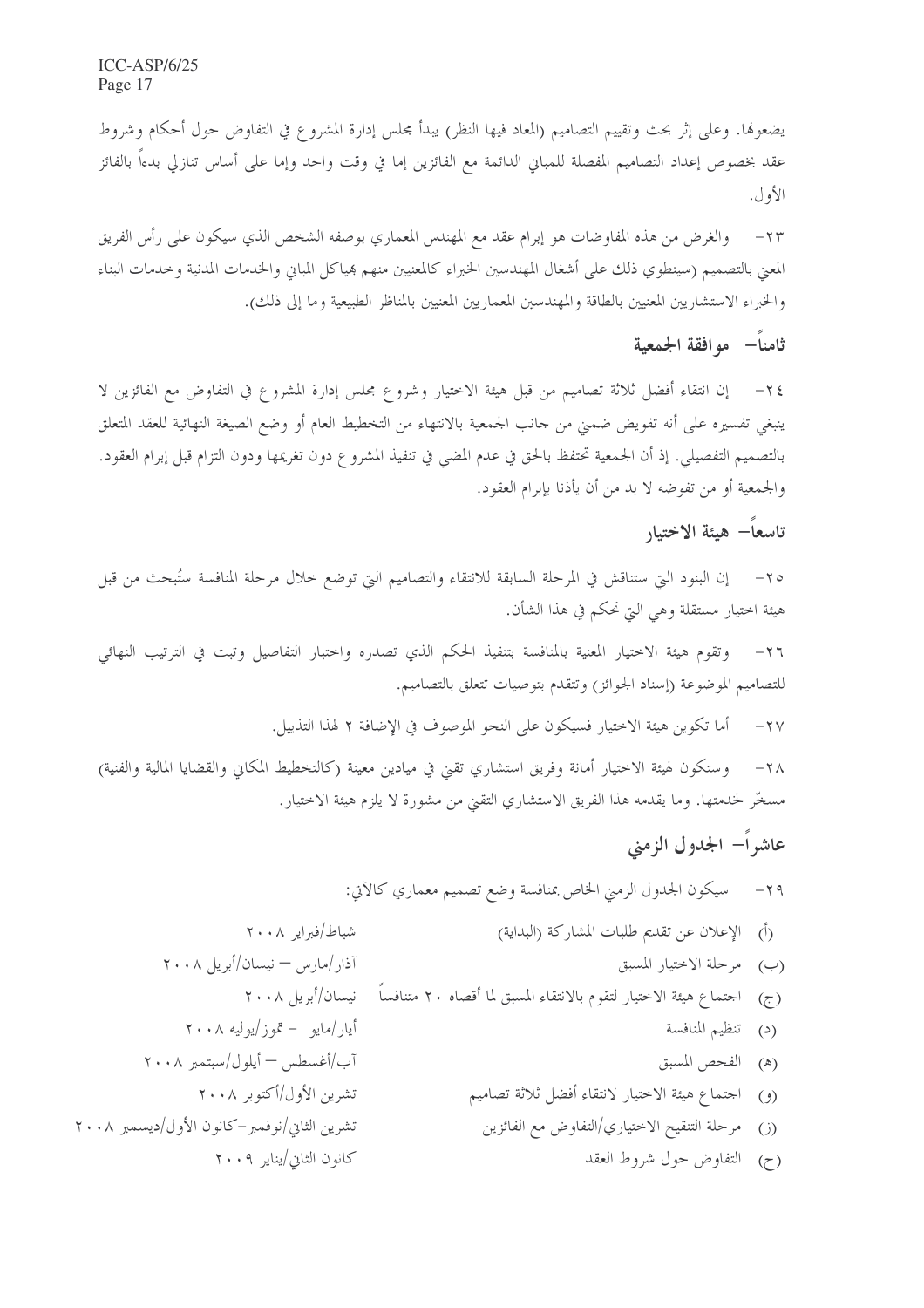# الضميمة ١

# ملخص احتياجات المنظمة المستفيدة

| الإجمالي                     |                                 | المجموعة                  |
|------------------------------|---------------------------------|---------------------------|
| $\mathbf{r}_{\mathbf{a}}$    |                                 | المكتب                    |
| ٣٧٤٦                         |                                 | الهيئة القضائية           |
| $V\mathcal{T} \cdot \Lambda$ |                                 | مكتب المدعى العام         |
| 19.90                        |                                 | قلم المحكمة               |
| 1129                         |                                 | أمانة جمعية الدول الأطراف |
| 187                          | قسم المراجعة الداخلية للحسابات  |                           |
| $\circ$                      |                                 | الهيئة الممثلة للموظفين   |
|                              |                                 |                           |
| $1\land 2$                   |                                 | مجموعة المؤتمرات          |
| 777E                         |                                 | مجموعة المطاعم            |
| 7 V 1 J                      |                                 | مجموعة قاعات المحكمة      |
| TE . T                       | المساحات المكرسة لجمهور المحكمة |                           |
| 79٣                          |                                 | مجموعة الاحتجاز           |
| 79 <sup>1</sup>              |                                 | مجموعة المداخل            |
| 3177                         |                                 | المخازن، التخزين المركزي  |
| 20007                        |                                 | المجموع                   |
| الإجمالي<br>م                |                                 |                           |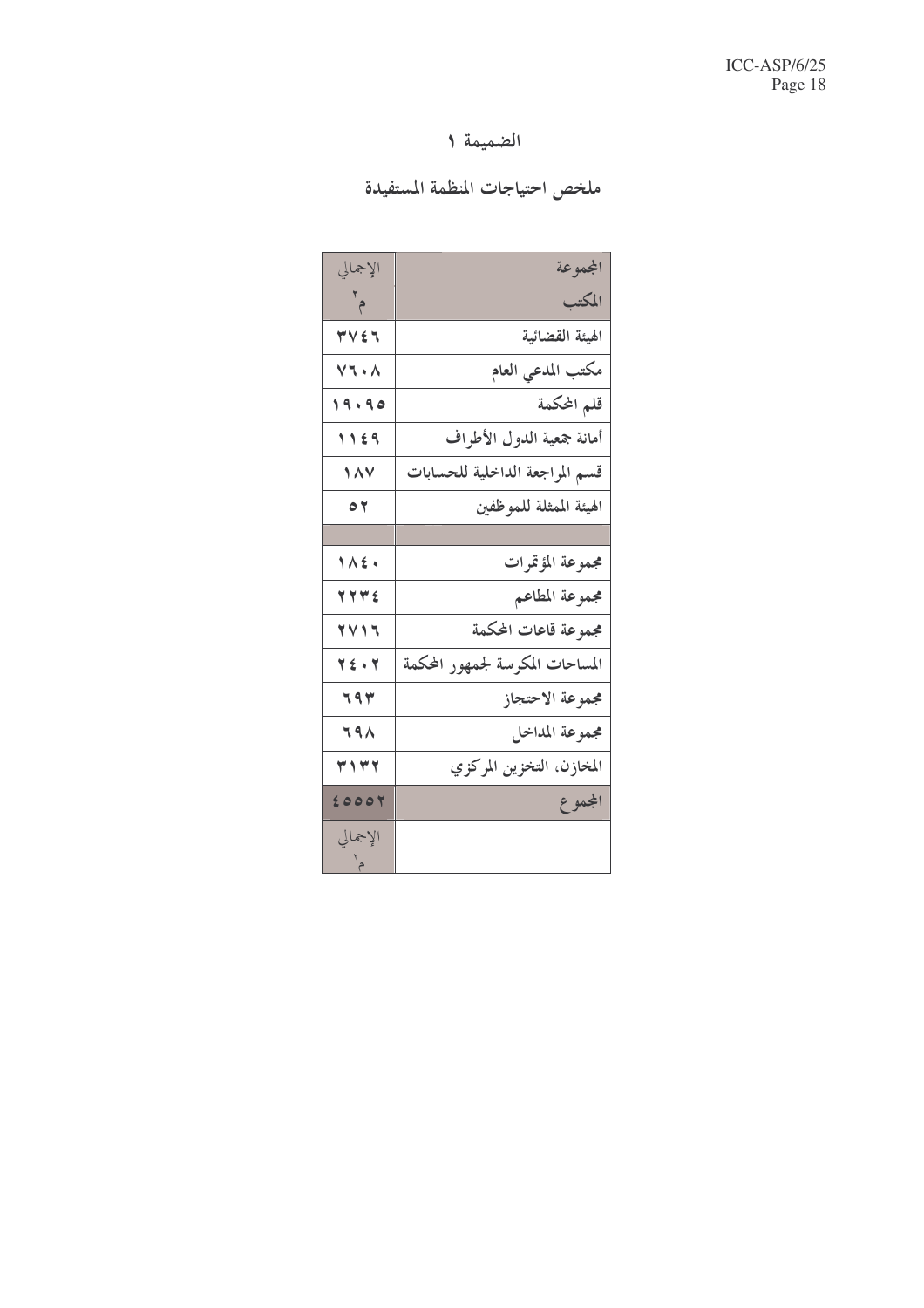# الضميمة ٢

تشكيل هيئة الاختيار

(٣) مثل الجمعية، الدول الآسيوية صاحب المعالي السيد كيوكازو أوتا وزير سفارة اليابان، هولندا

سفارة فنلندا، هولندا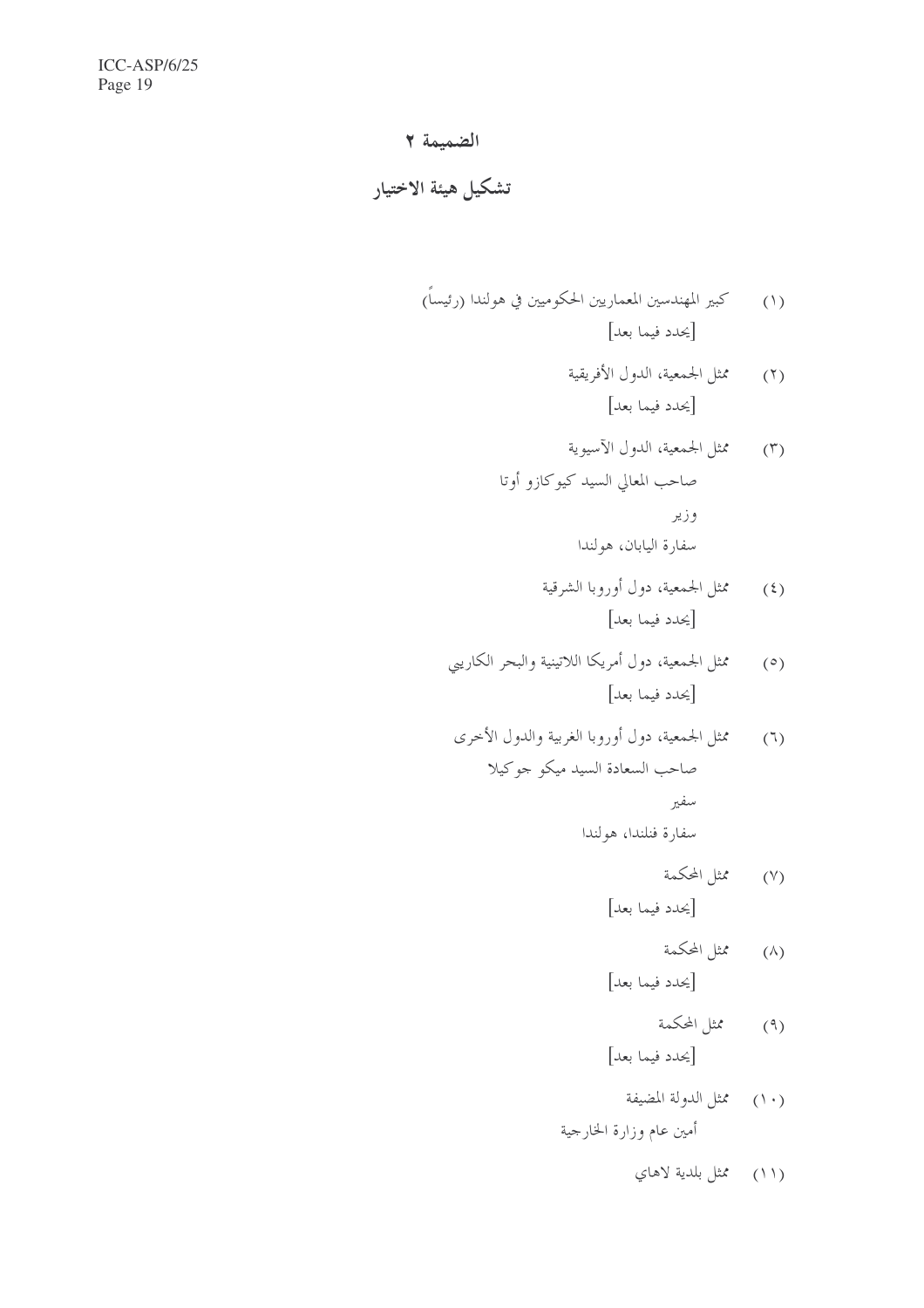عمدة لاهاى

L/4 q -9à4 ô!ò "-/\$ -´—

L/4 q -9à4 ôò "-/\$ -´—

$$
(*)
$$
 مهنلاس معماري

[يحدد فيما بعد]

L/4 q -9à4 ôYò "-/\$ -´—

L/4 q -9à4 ô,ò "-/\$ -´—

L/4 q -9à4 ô"ò

[يحدد فيما بعد]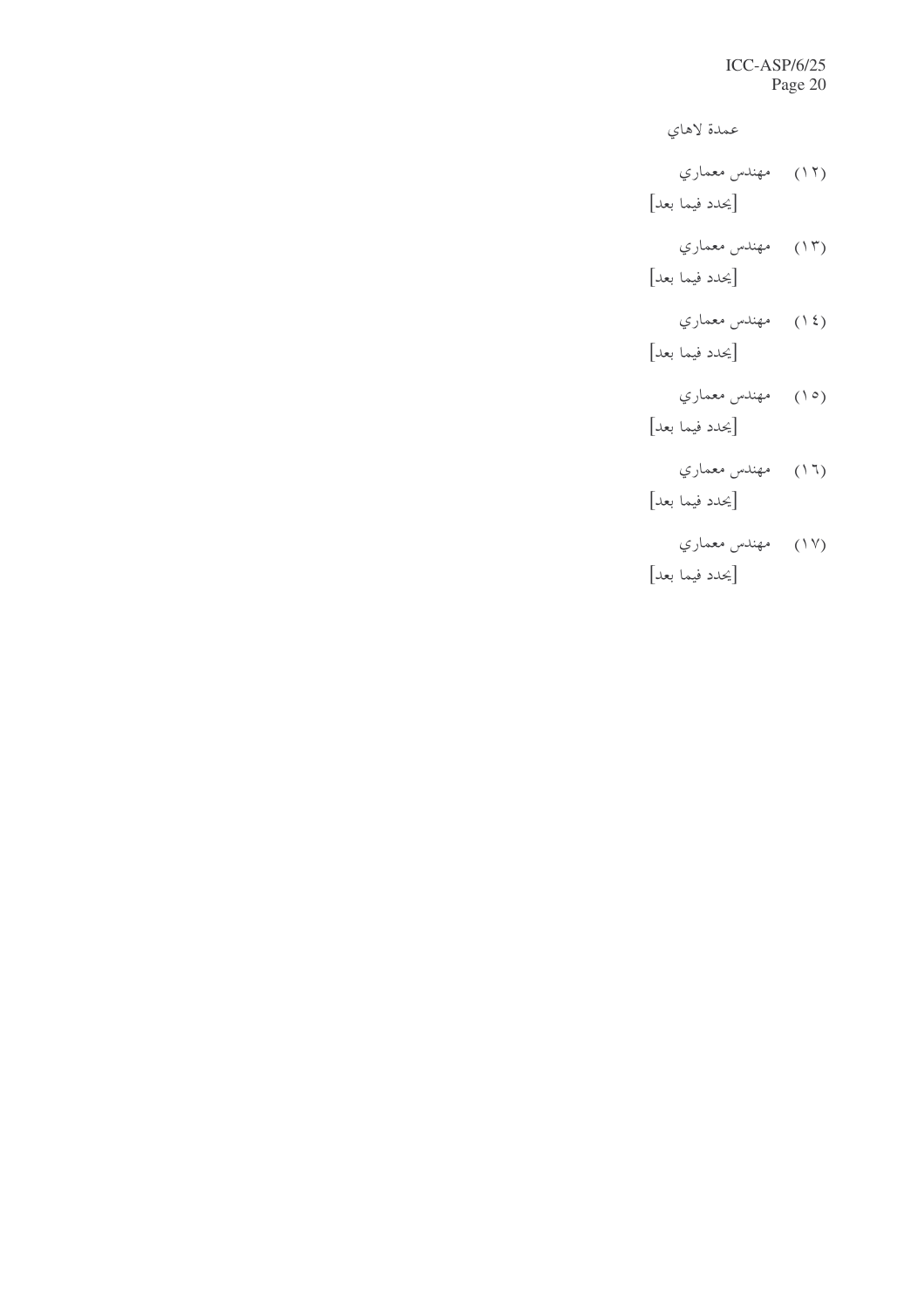# التذييل الثانى

### لجنة المراقبة

الانشاء

تُنشأ بموجب هذا لجنة مراقبة للدول الأطراف كهيئة فرعية تابعة لجمعية الدول الأطراف عملا بالفقرة ٤ من المادة  $-1$ ١١٢ من نظام روما الأساسي.

الو لاية

الغرض من لجنة المراقبة هو توفير هيئة دائمة للعمل نيابة عن الجمعية في تشييد المبايي الدائمة للمحكمة الجنائية  $-\tau$ الدولية. وتختص لجنة المراقبة بالمراقبة الإستراتيجية للمشروع بينما يختص مدير المشروع بالأعمال الإدارية الروتينية.

- وبوجه خاص، تقوم لجنة المراقبة بما يلي:  $-\tau$
- الرصد والمراقبة الشاملين للمشروع لضمان تحقيق أهدافه في حدود الميزانية المقررة، وتحديد  $(\mathring{I})$ المخاطر والمشاكل ذات الصلة وإدارتما؛
- إعداد المعلومات والتوصيات ومشاريع القرارات لاتخاذ قرار من الجمعية بشألها، بما في ذلك  $(\hookrightarrow)$ المسائل المتعلقة بتنفيذ الهيكل الإدارى؛
- في حدود السلطة المخولة لها من الجمعية، اتخاذ القرارات الإستراتيجية الرئيسية بما في ذلك  $(7)$ الإذن بتعديل نطاق المشروع وأهدافه عندما يتجاوز هذا الإذن السلطة المخولة لمدير المشروع؛
	- حل المسائل التي تحال إليها من مدير المشروع أو المحكمة أو الدولة المضيفة؛  $(2)$
	- الإذن بالتوقيع على العقود الرئيسية بناء على توصية من مجلس إدارة المشروع.  $(\triangle)$

العضوية

لجنة المراقبة هيئة مغلقة تتكون من ١٠ دول أطراف من بينهم عضوٍ واحد على الأقل من كل مجموعة إقليمية.  $-\xi$ الاختيار

تنتخب الجمعية أعضاء لجنة المراقبة بناء على توصية من المكتب. ومدة الولاية سنتان وهي قابلة للتجديد. وإذا  $-\circ$ انسحبت دولة طرف من لجنة المراقبة، يجوز للمكتب أن يعين مكانما دولة طرفاً أخرى (من الأفضل أن تكون من نفس المحموعة الإقليمية) إلى حين انعقاد الدورة المقبلة لجمعية الدول الأطراف.

الاتساق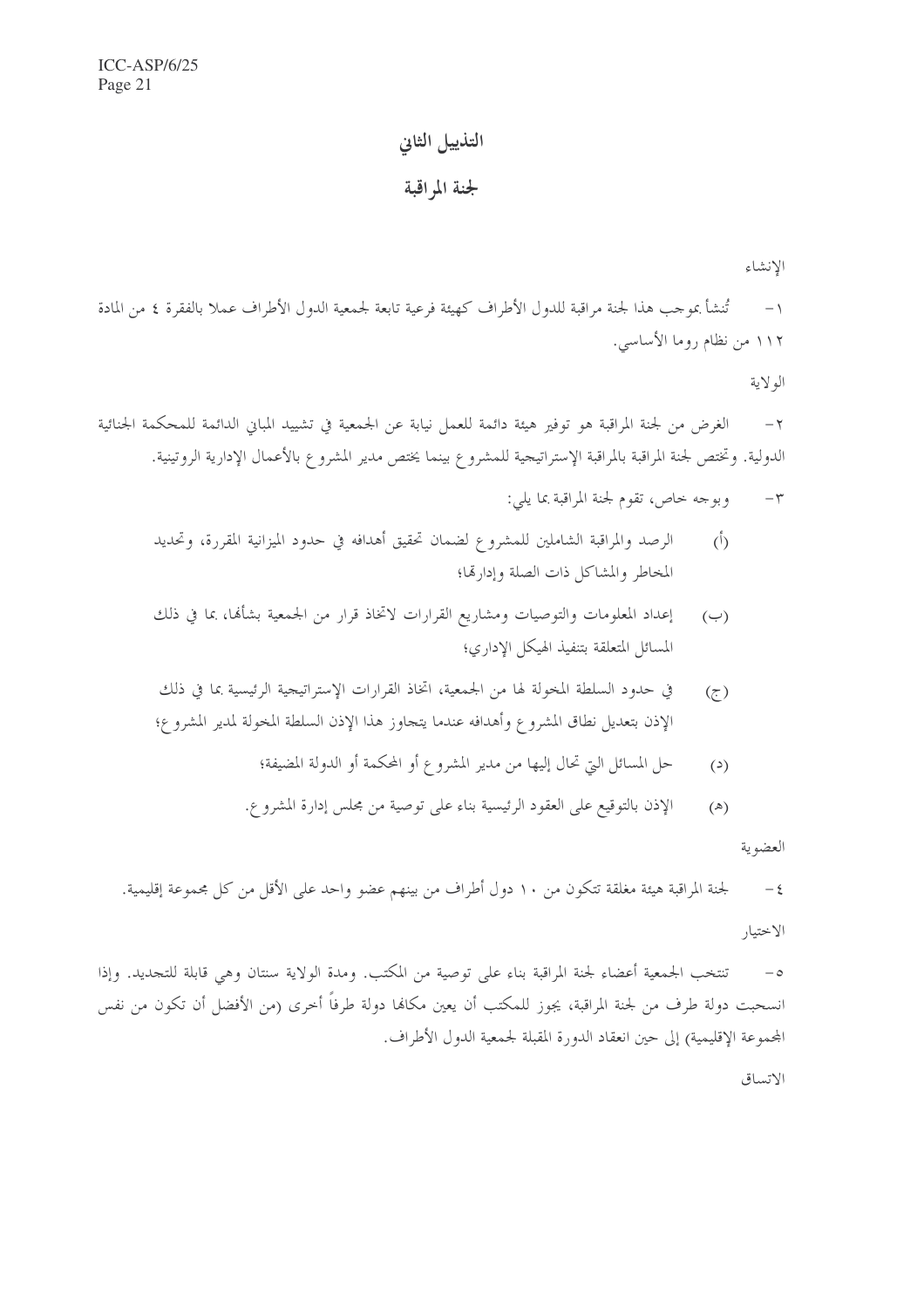ينبغي أن تسعى الدول الأطراف الأعضاء إلى تحقيق الاتساق في تمثيلها وفي حضور الاحتماعات. وإذا لم يحضر  $-\mathbf{1}$ عضو في لجنة المراقبة اجتماعين متتاليين، يجري رئيس لجنة المراقبة مشاورات مع هذا العضو لمعرفة مدى قدرته على مواصلة الاشتراك في لجنة المراقبة.

التصويت

٧– ينبغي أن تسعى لجنة المراقبة إلى توافق الآراء. وإذا تعذر التوصل إلى توافق الآراء، تتخذ القرارات بالأغلبية البسيطة للأعضاء الحاضرين والمشتركين في التصويت. وإذا تساوت الأصوات، يكون صوت الرئيس مرجحا. وتعبي عبارة "الأعضاء الحاضرين والمشتركين في التصويت" الأعضاء الحاضرين الذي يدلون بأصواقمم بالموافقة أو الرفض. ويعتبر الأعضاء الذين يمتنعون عن التصويت غير مشتركين في التصويت.

النصاب القانوين

يتحقق النصاب القانوني بحضور ستة أعضاء على الأقل.  $-\wedge$ 

الرئيس ونائب الرئيس

٩ – تنتخب لجنة المراقبة , ئيسا ونائبا للرئيس لمدة سنتين. وتكون هذه المدة قابلة للتجديد. ولكل من الرئيس ونائب الرئيس صوت واحد.

وتيرة الاجتماعات

١٠– تجتمع لجنة المراقبة أربع مرات سنوياً أو حسبما يراه رئيس اللجنة ضرورياً. ويجوز لكل من مسجل المحكمة والدولة المضيفة أن يطلب انعقاد اللجنة للنظر في أية مسألة عاجلة.

المداولات السرية

١١– تتلقى لجنة المراقبة معلومات من مدير المشروع والمحكمة والدولة المضيفة، ويجوز لها أن تدعو حبراء ومشاركين آخرين إلى تقديم معلومات أو مدخلات في الجلسات العلنية. وتجرى مداولات لجنة المراقبة في جلسات سرية.

اشتراك المحكمة والدولة المضيفة

١٢ – للمحكمة والدولة المضيفة الحق في حضور الجلسات العلنية للجنة المراقبة.

دور الخبراء التابعين للدول الأطراف

١٣ – تساعد لجنة المراقبة في عملها لجنة مخصصة من الخبراء التابعين للدول الأطراف.

دور لجنة الميزانية والمالية

١٤ – تقدم لجنة المراقبة تقريراً مرحلياً إلى لجنة الميزانية والمالية قبل كل احتماع من احتماعات هذه اللحنة. وتعرض لجنة المراقبة الطلبات التي ترتب آثارا مالية على لجنة الميزانية والمالية لاستطلاع رأيها فيها.

دو, المكتب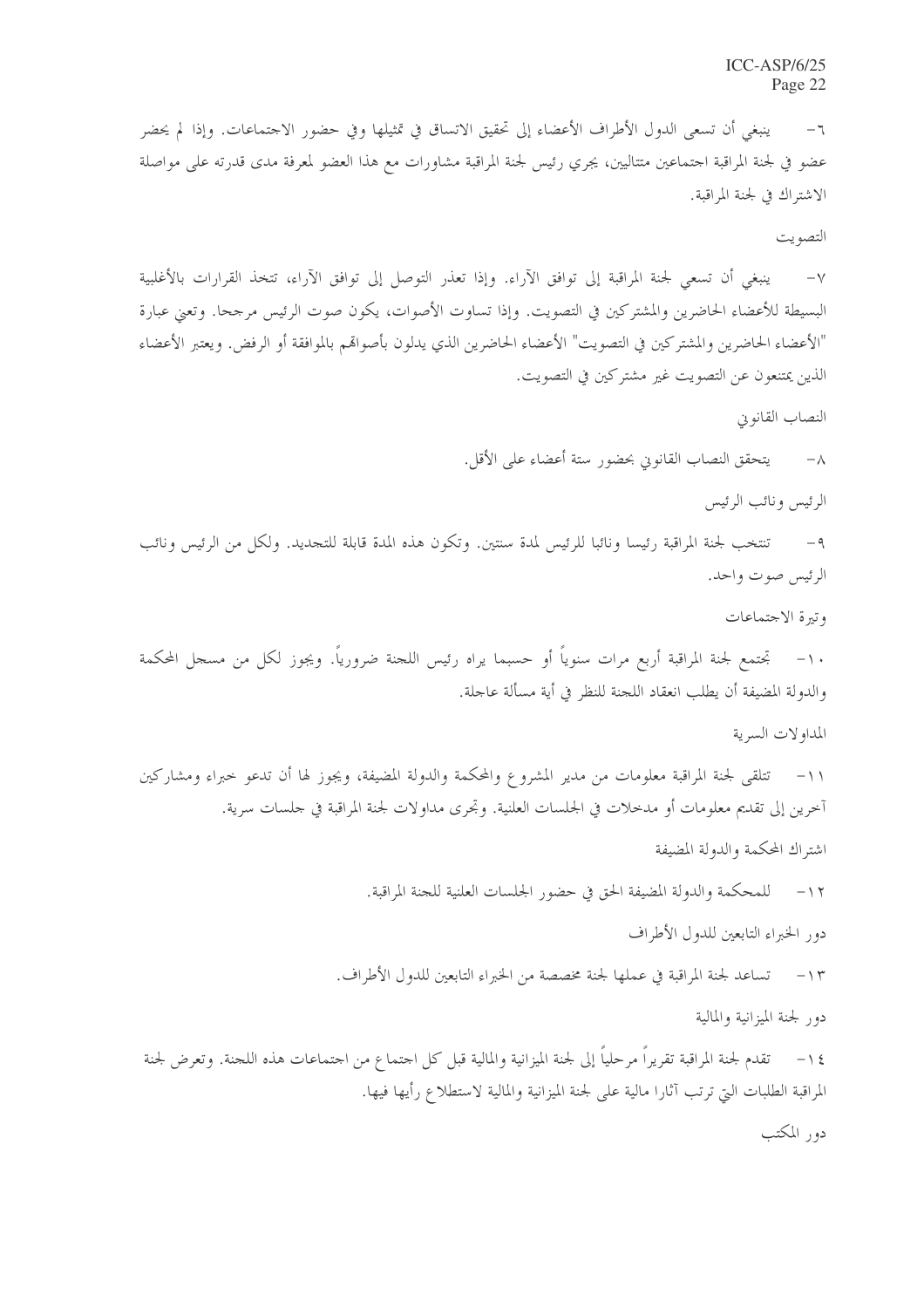٥١– تقدم لجنة المراقبة تقارير منتظمة عن الحالة إلى المكتب وينبغي أن تحال مشاريع القرارات أو المعلومات التي تعدها لجنة المراقبة إلى الجمعية عن طريق المكتب.

تفويض السلطات

- اتخاذ الإجراءات اللازمة لتعيين مدير المشروع؛  $\binom{5}{1}$
- البت في تعيين، وتحديد تعيين، ووقف وإلهاء تعيين مدير المشروع (للمسجل وممثل الدولة  $(\hookrightarrow)$ المضيفة الحق في المشاركة في البت وفي عملية التصويت فيها)؛
- عندما يتطلب الأمر قراراً في إطار زمني لا يسمح بانتظار صدور قرار من الجمعية، الإذن بأي  $(5)$ تعديل في نطاق المشروع أو أهدافه أو تصميمه أو النفقات في حدود صندوق الطوارئ المنشأ كحزء من الميزانية البرنامجية؛
- النظر في أي نزاع جسيم بين المحكمة والدولة المضيفة و/أو مدير المشروع، بغية التوصل إلى  $(2)$ حلول منتجة وفعالة.

١٧– يقدم رئيس لجنة المراقبة تقريرا إلى الجمعية في دورقما التالية عن الأعمال التي قامت بما اللجنة بناء على تفويض السلطات.

الدعم

١٨ – تقدم أمانة جمعية الدول الأطراف المساعدة للجنة المراقبة.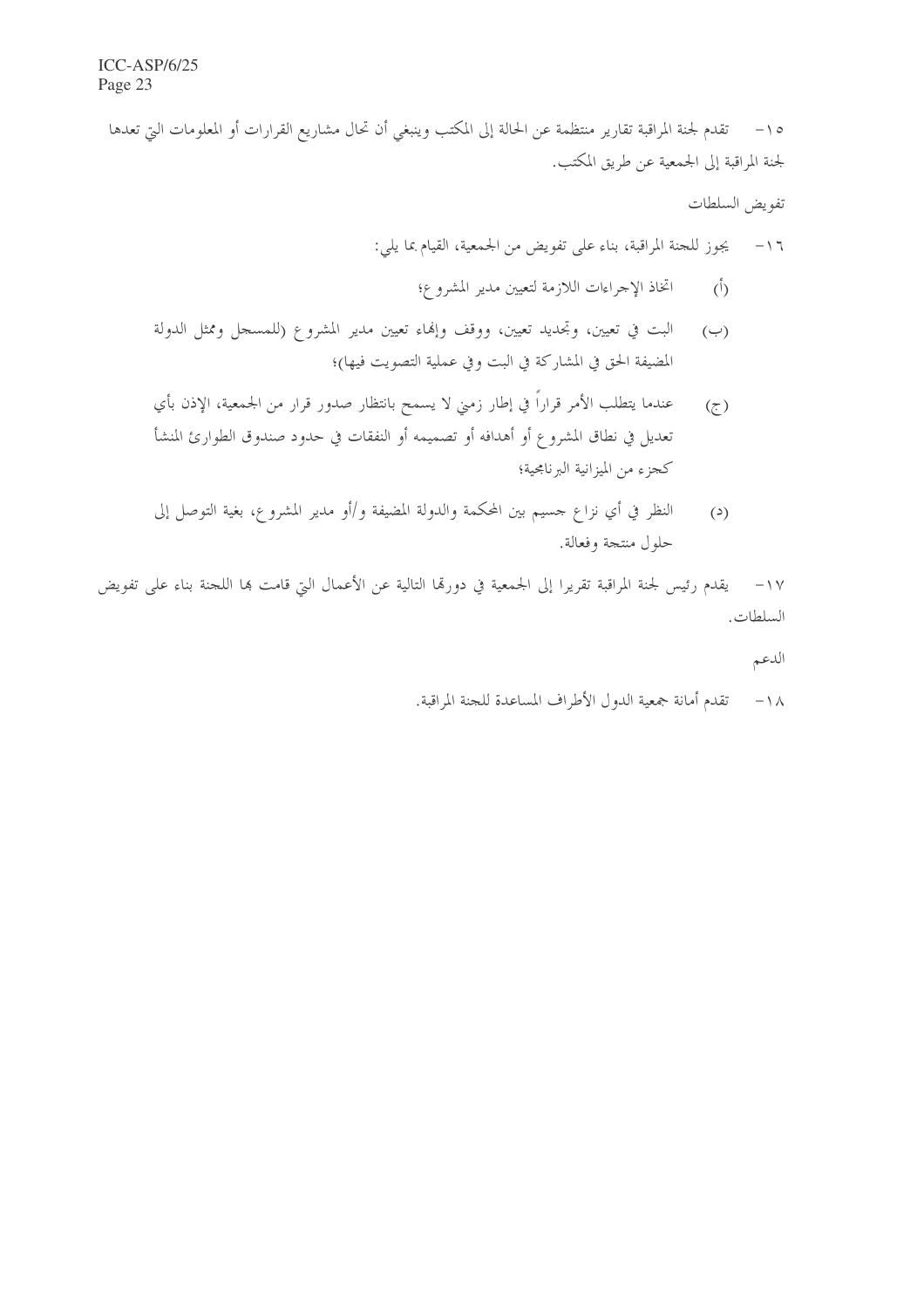## التذييل الثالث

# مجلس إدارة المشروع

تنشئ جمعية الدول الأطراف بموحب هذا مجلس إدارة للمشروع بغرض توفير هيكل تعاوين واستشاري للإدارة  $-1$ الشاملة لمشروع تشييد المباني الدائمة.

> يكون مجلس الإدارة برئاسة مدير المشروع ويشمل:  $-7$

- (أ) المحكمة،
- (ب) الدولة المضيفة.

يتقاسم مدير المشروع جميع المعلومات المتعلقة بالمشروع مع المحكمة والدولة المضيفة ويكفل الوصول إلى  $-1$ المعلومات المتعلقة بالمشروع.

يجري مدير المشروع مشاورات مع المحكمة والدولة المضيفة ويسعى إلى التوصل إلى توافق للآراء بشأن القرارات  $-\xi$ المتعلقة بالمشروع. ولمدير المشروع في حالة عدم التوصل إلى توافق للآراء الحق في اتخاذ القرارات بنفسه. غير أنه لا يجوز لمدير المشروع أن يتخذ قرارات من الممكن أن تؤثر على النطاق الإجمالي للمشروع أو على تغطيته المالية.

يجوز لأي عضو في مجلس الإدارة أن يطلب انعقاد لجنة المراقبة عملا بالفقرتين ١٠ و ١١٦(د) من التذييل الثاني.  $-\circ$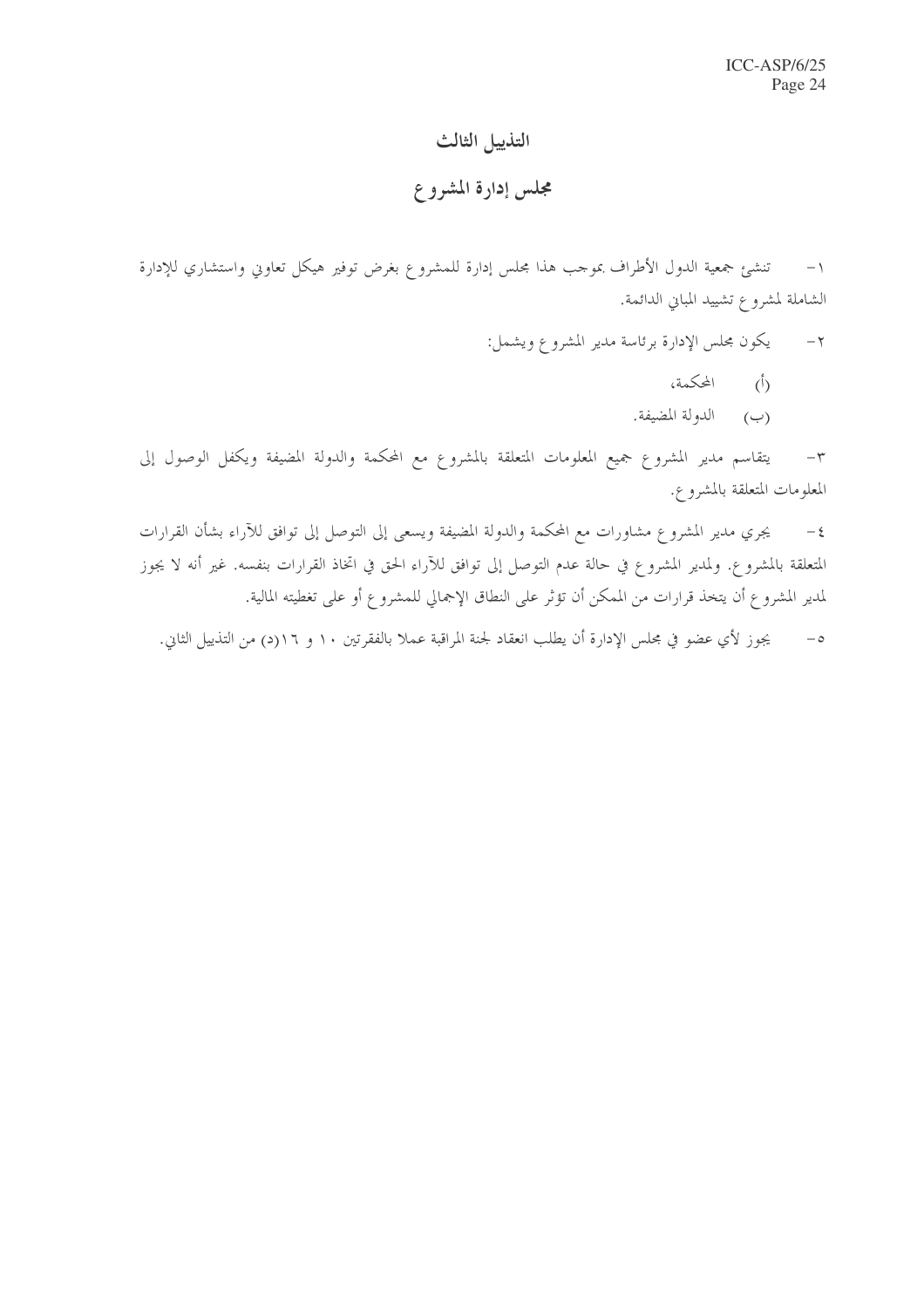# التذييل الرابع

# مكتب مدير المشروع

الإنشاء

١– ينشئ مسجل المحكمة الجنائية الدولية مكتبا لمدير المشروع. ويتولى مدير المشروع رئاسة هذا المكتب. الاستقلال

يعمل مكتب مدير المشروع تحت السلطة الكاملة لجمعية الدول الأطراف، ويقدم تقاريره مباشرة إلى الجمعية عن  $-\tau$ طريق لجنة المراقبة.

العلاقة مع المحكمة الجنائية الدولية

دون الإخلال بالفقرة ٢ أعلاه، يكون مكتب مدير المشروع جزءا لا يتجزأ من المحكمة الجنائية الدولية، ويلحق  $-\tau$ مكتب مدير المشروع وموظفو المكتب، للأغراض الإدارية، بقلم المحكمة.

الامتيازات والحصانات

يتمتع موظفو مكتب مدير المشروع باعتبارهم جزءا من موظفي قلم المحكمة، وبالتالي من موظفي المحكمة، بنفس  $-\xi$ الحقوق والواجبات والامتيازات والحصانات والمزايا التي يتمتع بما موظفو المحكمة.

الو لاية

مكتب مدير المشروع مسؤول عن تشييد المباين الدائمة للمحكمة في الوقت المحدد، بالتكاليف والمواصفات  $-\circ$ والجودة المحددة. ومدير المشروع هو المسؤول في نماية الأمر عن إدارة المشروع بأكمله كما أنه المسؤول عن تحقيق أهداف المشروع والمتطلبات المتعلقة بالتوقيت والتكلفة والجودة.

المهام

- المراقبة اليومية للأعمال التحضيرية لمشروع المبايي الدائمة وتنفيذها؛  $(\mathfrak{h})$
- تحديد الاتحاه الإستراتيجي لإدارة المشروع والأفرقة المعنية بالتصميم والتشييد؛  $(\hookrightarrow)$ 
	- وضع خطة لإدارة المخاطر المتصلة بالمشروع وتنفيذها؛  $(5)$
- تقدير وتقييم التصميمات، وطلبات التعديل، والآثار المالية، والمشاكل الناشئة، والحلول  $(2)$ المخففة أو أي قضايا أخرى قد تؤثر على تكاليف وجودة و/أو توقيت المشروع؛
- تقديم تقارير ربع سنوية (أو حسب الاقتضاء) عن الحالة إلى لجنة المراقبة التي ستحيط المحكمة  $(\triangle)$ والدولة المضيفة علما بمضمولها وكذلك المكتب؛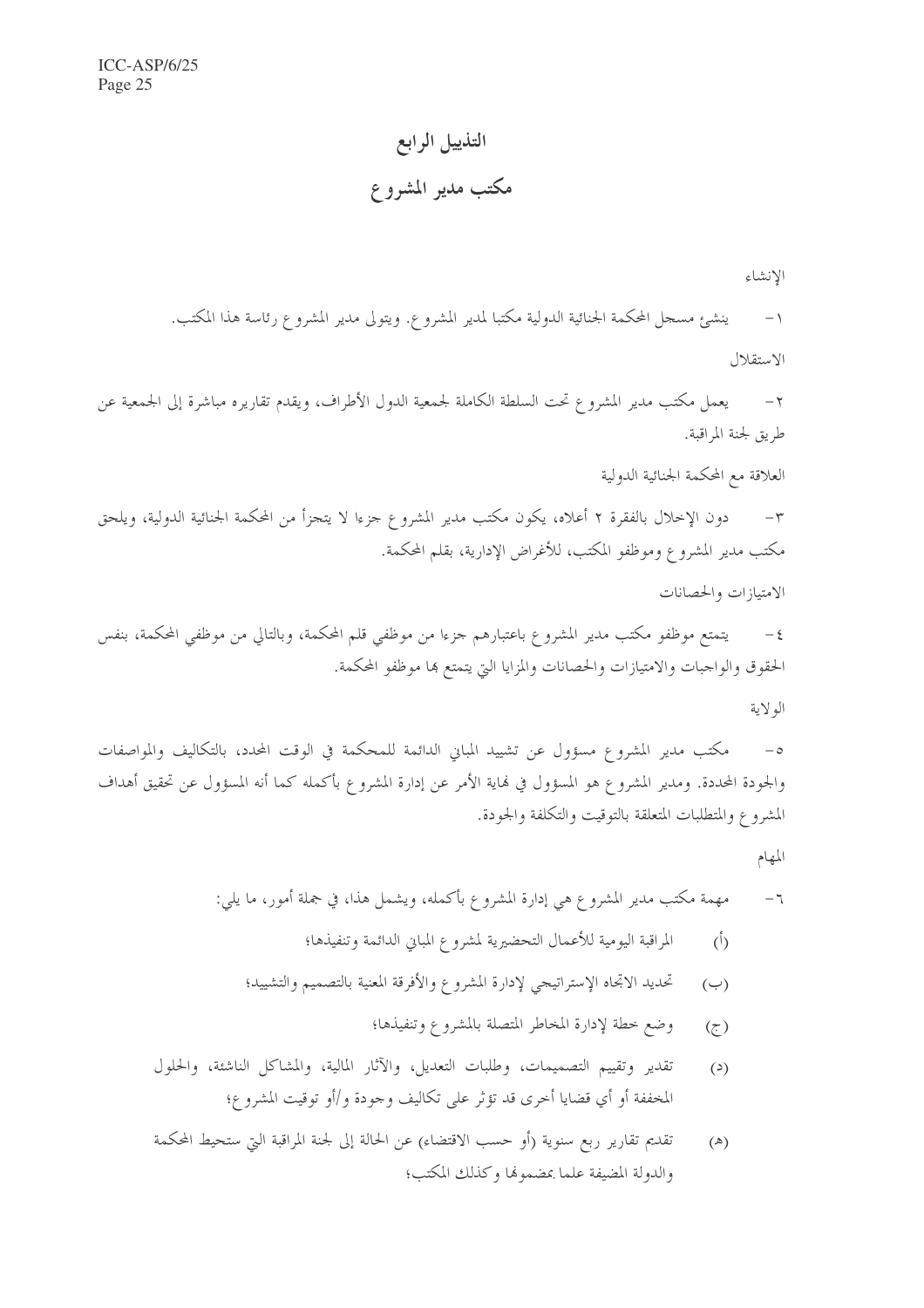- إدارة المفاوضات المتعلقة بشروط وأوضاع الإبقاء على المهندس المعماري وفريق التصميم؛  $(2)$ 
	- إدارة العطاءات وعمليات الاختيار التي يقوم بما فريق التشييد؛  $\overline{(\cdot)}$ 
		- اتخاذ القرارات في حدود السلطة المخولة له من الجمعية؛  $\tilde{\zeta}$
- التقييم وإسداء المشورة للحنة المراقبة بشأن القضايا التي تتطلب قرارات في حدود السلطة  $(d)$ المخولة لهذه اللجنة؛
	- التقييم وإسداء المشورة للحنة المراقبة بشأن القضايا التي تتطلب قرارات من الجمعية.  $(\mathcal{S})$

تكوين المكتب

٧− يتكون مكتب مدير المشروع من مدير المشروع وموظفين للدعم.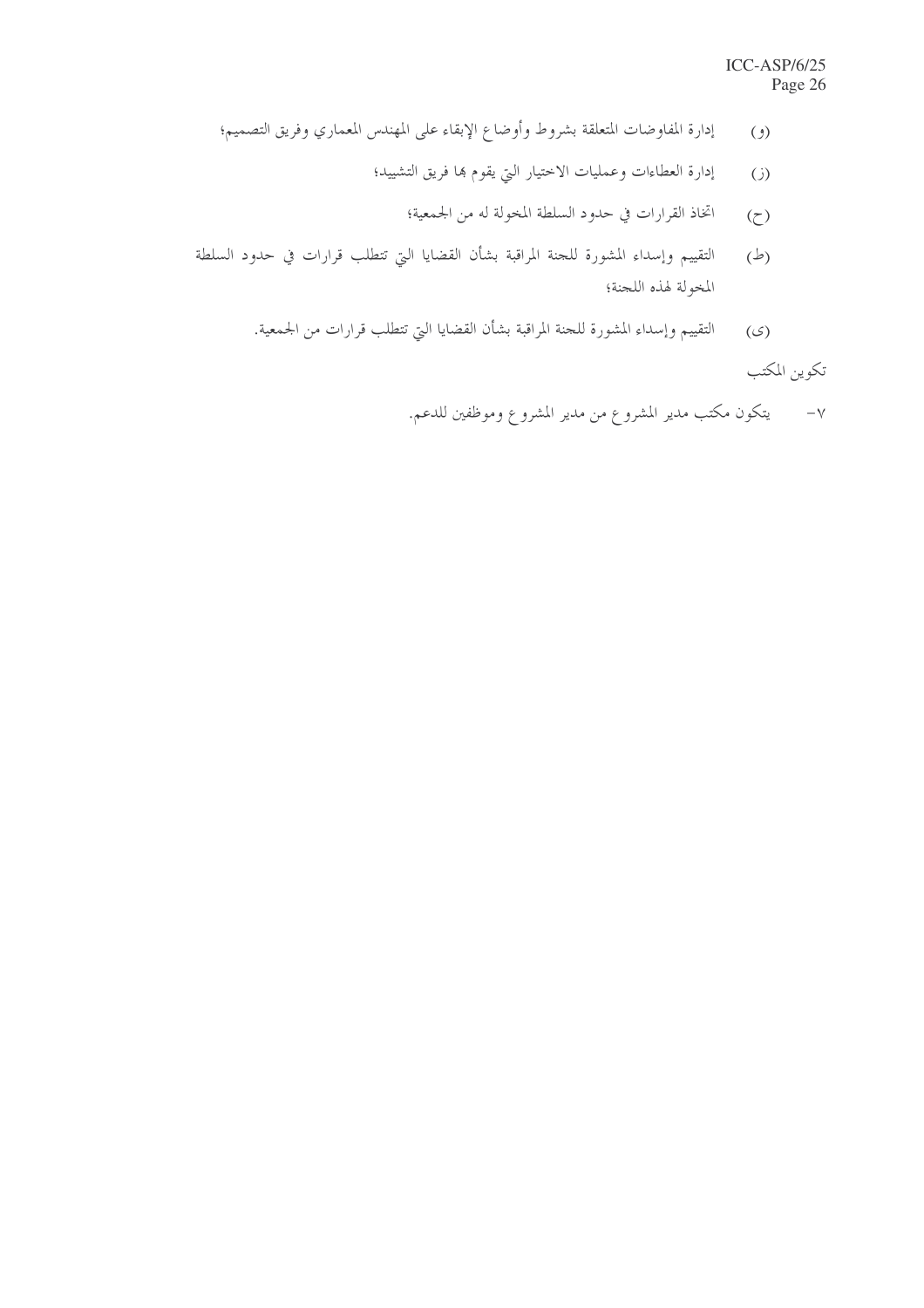# التذييل الخامس

# الآثار المترتبة في الميزانية البرنامجية على ميزانية المباني الدائمة لعام ٢٠٠٨

### أولا— الموارد من الموظفين

#### ملير مشروع برتبة مل- ا  $\sqrt{2}$

سيكون مدير المشروع مسؤولا مسؤولية كاملة عن تسليم المبايي الدائمة في الوقت المحدد، بالتكاليف المحددة والجودة المطلوبة. وتفيد المقارنات التي أجراها خبراء من الدولة المضيفة في السوق المحلية في هولندا بأن الرتبة مد–١ (بما تنطوي عليه من مزايا ضريبية وغير ذلك من المزايا المقدمة لموظفي المحكمة الجنائية الدولية) ستدعو إلى التنافس وستسمح بتعيين مدير محترف يتمتع بقدر كاف من الخبرة. ولما كانت عملية التوظيف ستتم في كانون الثاني/يناير ٢٠٠٨ فقط، فقد طبق معامل تأخير في التوظيف نسبته ٥٠ في المائة.

التكاليف لعام ٢٠٠٨: ٨٠٠ ٩٣ يورو

### (ب) نائب مدير مشروع ومراقب مالي برتبة ف -٤

سيشارك مكتب مدير المشروع في المفاوضات التي ستتم مع المهندس المعماري والأفرقة المعنية بالتصميم في الربع الأخير من عام ٢٠٠٨ بعد صدور قرار هيئة الاختيار في التصميم المعماري التنافسي. وسيكون نائب مدير المشروع الذي يتمتع بخبرة مالية متعمقة في تقييم العطاءات المتعلقة بالتشييد والتصميم في حينه هاما للغاية. ولما كانت عملية التوظيف ستتم في وقت ما من عام ٢٠٠٨ فقط، فقد طبق معامل تأخير في التوظيف نسبته ٧٥ في المائة.

التكاليف لعام ٢٠٠٨: ٥٠٠ ٣٣ يورو

(ج) مساعد إداري من فئة الخدمات العامة-الرتب الأحرى

سيحتاج مكتب مدير المشروع إلى موظف إداري لتقديم حدمات الإدارة العامة والسكرتارية. ولما كانت عملية التوظيف ستتم في وقت ما من عام ٢٠٠٨ فقط، فقد طبق معامل تأخير في التوظيف نسبته ٧٥ في المائة.

التكاليف لعام ٢٠٠٨: ٦٧٥ ١٥ يورو

وسيقدر مدير المشروع الحاجة إلى مساعدة إضافية في ميزانية عام ٢٠٠٩. ومن المتوقع أن يستعين مدير المشروع في البداية بخبراء استشاريين تسدد أحورهم من الميزانية المعتمدة للتكاليف التقديرية الإجمالية للتشييد.

ثانيا— الموارد من غير الموظفين

### موظف تكنولوجيا معلومات دائيم  $\bigcirc$

يلزم لكل محطة عمل، طبقا لتقديرات المحكمة، أجهزة وبرامج حاسوبية تبلغ قيمتها ٧٠٠٠ بورو .

التكاليف لعام ٢٠٠٨: ٢٠٠ ٢١ يو, و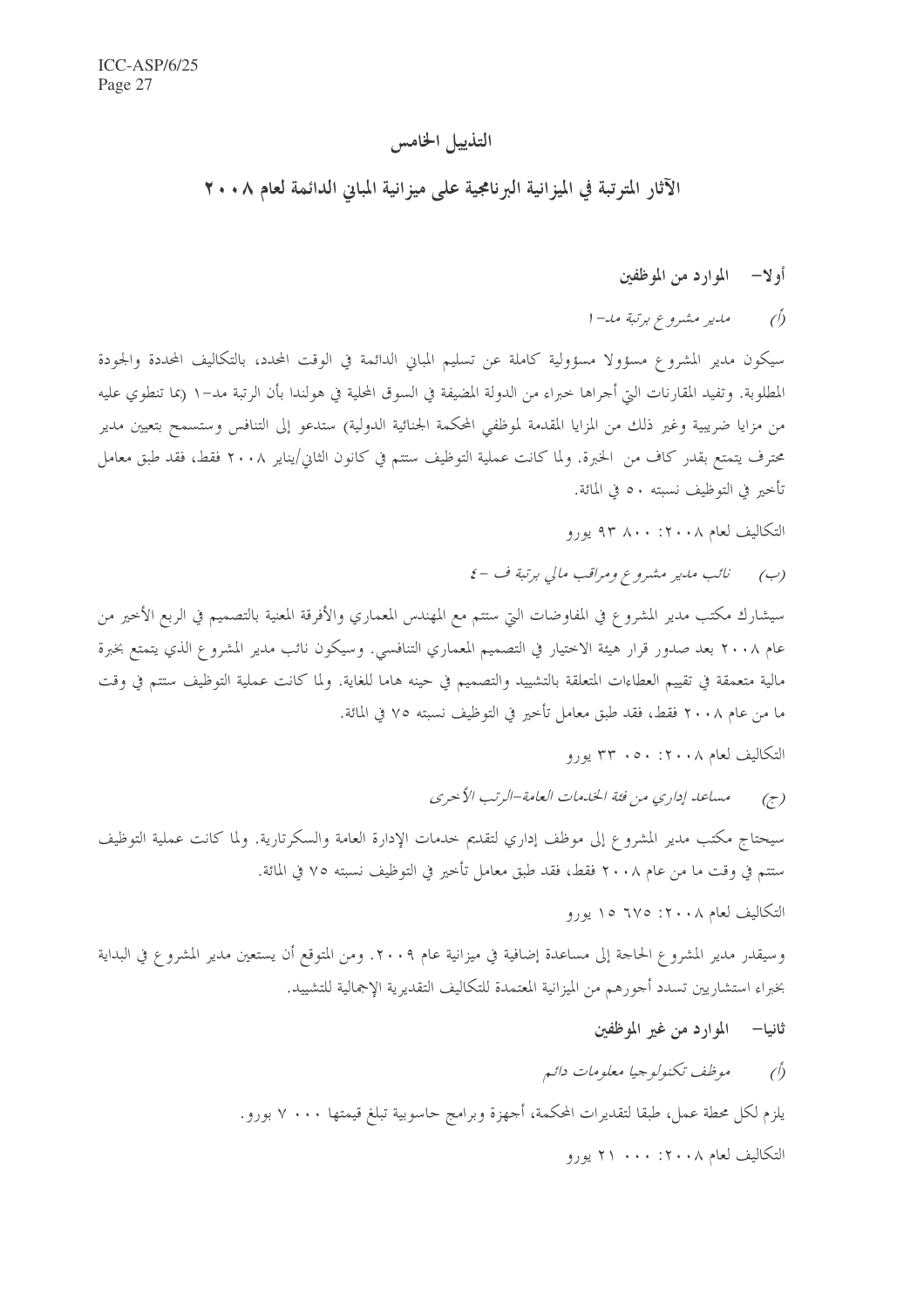$ICC-ASP/6/25$ Page 28

(ب) أحصائبي تكنولوجيا المعلومات قد يلزم موارد حاسوبية متخصصة بمكتب مدير المشروع لتنفيذ عملية التشييد. التكاليف لعام ٢٠٠٨: ١٠٠٠ يورو

ثالثا: التوظيف

قد تلزم عملية تنافسية ومتخصصة لتوظيف مدير المشروع. وقد يتضمن ذلك استعمال موقع المنظمة على شبكة الويب، وإعلانات بالصحف الدولية والمتخصصة، و/أو استخدام وكالة متخصصة للتوظيف. وستحدد لجنة المراقبة، بالتشاور مع المحكمة والدولة المضيفة والخبراء، أفضل وسيلة لبدء عملية التوظيف.

التكاليف لعام ٢٠٠٨: ٢٠٠ ٣٥ يورو

رابعا: ﴿ الْأَثَارِ الْمَالِيَةِ الْمُتَرَّتِبَةِ عَلَى الْتَكَالِيْفِ

مجموع التكاليف لعام ٢٠٠٨ : ٢٠٨ ٠٠ يورو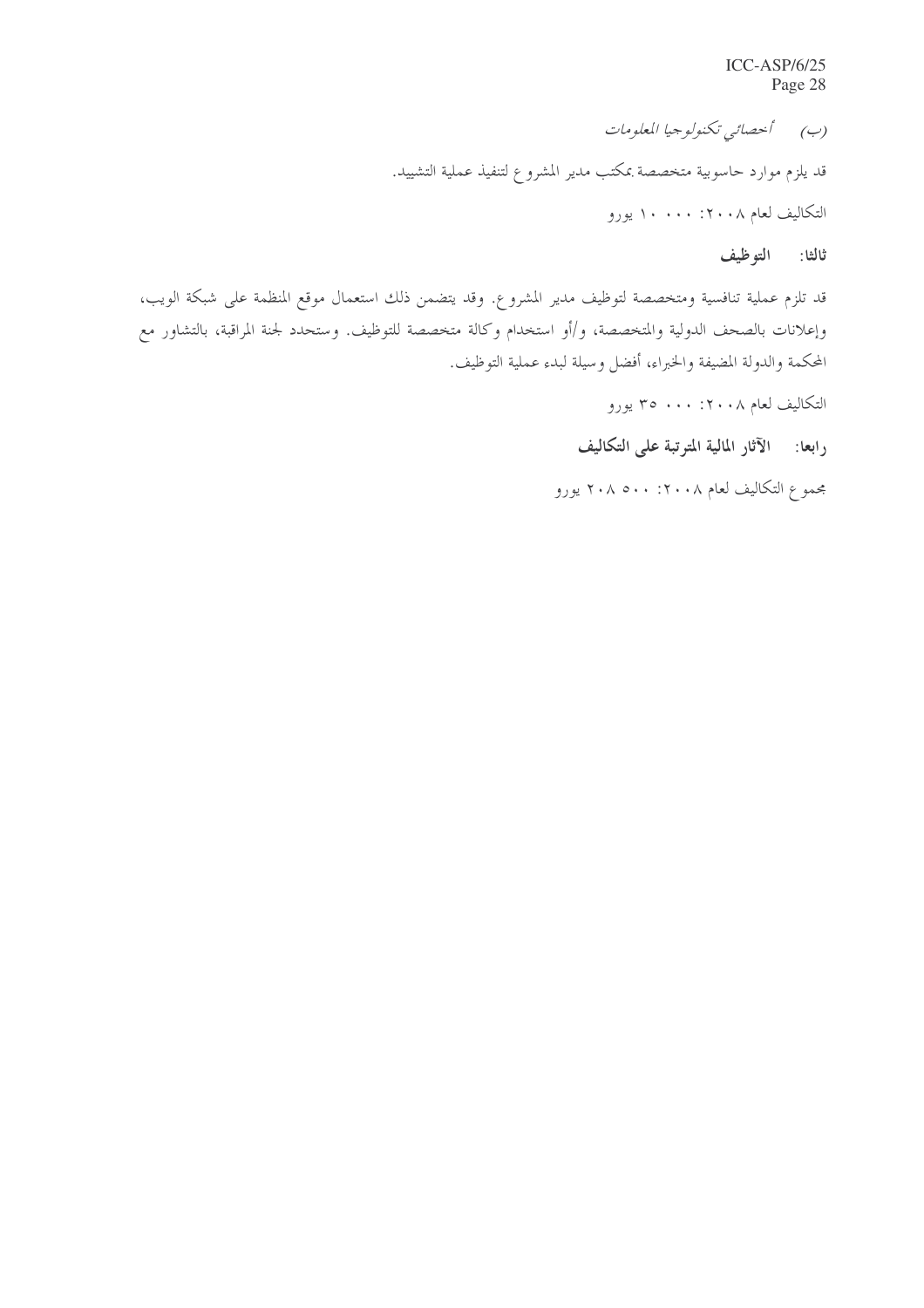# التذييل السادس

# الصندوق الاستئماني لتشييد المباني الدائمة

الإنشاء

١- ينشئ مسحل المحكمة الجنائية الدولية صندوقا استئمانيا للودائع المالية المخصصة لتشييد المباني الدائمة للمحكمة. الأموال

٢– يموّل الصندوق الاستئماني بالتبرعات التي تقدمها الحكومات، أو المنظمات الدولية، أو الأفراد، أو الشركات، أو أي كيانات أخرى.

تقديم التقارير

٣– يقدم مدير المشروع إلى لجنة المراقبة تقارير منتظمة عن الأموال الموحودة في الصندوق الاستئماني ومصدرها وكذلك عن المصروفات من الصندوق الاستئماني.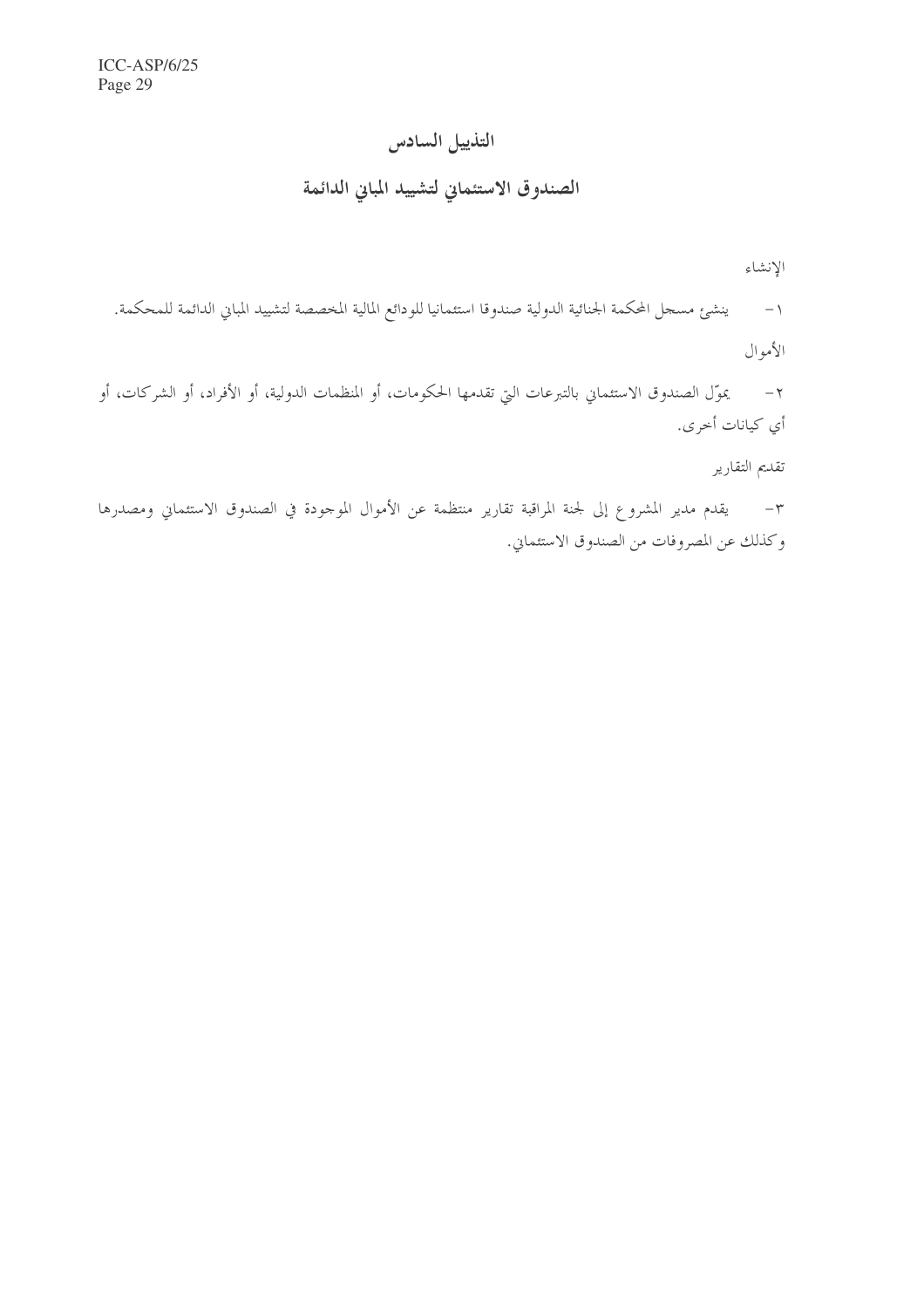### ICC-ASP/6/25 Page 30

# المرفق الثاني<br>موجز وظيفي – ملخص المساحات

|                                   | السيناريو الأساسي (سيناريو ٩٠٠ + المرونة) |                                           |                                  |                            |                                             |                         |
|-----------------------------------|-------------------------------------------|-------------------------------------------|----------------------------------|----------------------------|---------------------------------------------|-------------------------|
| الإجمالي<br>$\tilde{\mathcal{F}}$ | الصافى<br>$\tilde{\mathbf{r}}$            | الحجم                                     | عدد<br>الغرف                     | عدد أماكن<br>العمل         | نوع الغرف                                   | المجموعة<br>المكتب      |
| T V f T                           | TTEV                                      |                                           |                                  |                            |                                             | الهينة القضانية         |
|                                   |                                           | $\mathbf{r} \cdot \mathbf{-1} \mathbf{r}$ | $\circ$ ź                        | ع ہ                        | فردية                                       | القضائبة                |
|                                   |                                           | $TT-1$<br>$11A-1$                         | $\mathsf{Y}\mathsf{V}$<br>$\vee$ | $\circ$ ź<br>$\vee$        | ثنائية<br>متعددة الأفر اد+الاجتماعات        | القضائية<br>القضائية    |
|                                   |                                           |                                           | $\lambda$                        |                            | تكميلية *                                   | القضائية                |
| $V$ ٦٠٨                           | 2072                                      |                                           |                                  |                            |                                             | مكتب المدعى العام       |
|                                   |                                           | $\mathbf{r} \cdot \mathbf{-1} \mathbf{r}$ | ٦0                               | ٦0                         | فردية                                       | المدعى                  |
|                                   |                                           | $TT-1$                                    | $\xi$ ٩                          | ۹۸                         | ثنائية                                      | المدعي                  |
|                                   |                                           | $11A-1$                                   | $\mathsf{r}\mathsf{v}$<br>$\tau$ | ۱٦.                        | متعددة الأطراف+الاجتماعات<br>تكميلية *      | المدعى<br>المدعى        |
|                                   |                                           |                                           |                                  |                            |                                             |                         |
| 19.90                             | 11200                                     | $T - 17$                                  | $\lambda$                        | $\lambda$                  | فردية                                       | قلم المحكمة<br>القلم    |
|                                   |                                           | $TT-1$                                    | $\bigwedge$                      | YTT                        | ثنائبة                                      | القلم                   |
|                                   |                                           | $11A-1$                                   | $\wedge$ 9                       | ۲٥٢                        | متعددة الأطر اف+الاجتماعات                  | القلم                   |
|                                   |                                           |                                           | $\vee$                           |                            | تكميلية *                                   | القلم                   |
| 1119                              | <b>719</b>                                |                                           |                                  |                            | أمانة جمعية الدول الأطراف                   |                         |
|                                   |                                           | $\mathbf{r} \cdot \mathbf{r}$             | ٣                                | $\tau$                     | فردية                                       | الأمانة                 |
|                                   |                                           | $TT-1$<br>$11A-1$                         | $\circ$<br>$\Delta$              | $\mathcal{N}$<br>$\circ$ ) | ثنائية<br>متعددة الأفر اد+الاجتماعات        | الأمانة<br>الأمانة      |
|                                   |                                           |                                           |                                  |                            |                                             |                         |
|                                   |                                           |                                           | ٢                                |                            | تكميلية *                                   | الأمانة                 |
| <b>1 A V</b>                      | 117                                       |                                           |                                  |                            | قسم المراجعة الداخلية للحسابات              |                         |
|                                   |                                           | $T - Y$<br>$TT-1$                         | ٤<br>١                           | ٤<br>۲                     | فردية<br>ثنائية                             | المر اجعة<br>المراجعة   |
|                                   |                                           | $11A-1$                                   | ۲                                |                            | تكميلية *                                   | المراجعة                |
| $\circ$ $\check{\ }$              | ۳۱                                        |                                           |                                  |                            |                                             | الهينة الممثلة للموظفين |
|                                   |                                           | $T - 17$                                  | $\backslash$                     | $\,$                       | فردية                                       | التمثيل                 |
|                                   |                                           | $TT-1$                                    | ١                                | ٢                          | ثنائبة                                      | التمثيل                 |
| 1 $\land$ £.                      | 11.5                                      |                                           |                                  |                            |                                             | مجموعة المؤتمرات        |
|                                   |                                           |                                           | ۲                                |                            | البهو                                       | المؤتمرات               |
|                                   |                                           | $17 - 170$                                | ٤                                |                            | قاعات المؤتمرات                             | المؤتمرات               |
|                                   |                                           |                                           | $\gamma$                         |                            | تكميلية *                                   | المؤتمرات               |
| 7772                              | 115.                                      |                                           |                                  |                            |                                             |                         |
|                                   |                                           |                                           |                                  |                            |                                             | مجموعة المطاعم          |
|                                   |                                           |                                           | ١                                |                            | مطعم الموظفين                               | المطاعم                 |
|                                   |                                           |                                           | ١                                |                            | مطعم الزائرين                               | المطاعم                 |
|                                   |                                           |                                           | ٣                                |                            | المطبخ، التخزين                             | المطاعم                 |
| $7$ $V$ $\uparrow$ $\uparrow$     | 1779                                      |                                           |                                  |                            |                                             | مجموعة قاعات المحكمة    |
|                                   |                                           |                                           | ٣<br>$\xi$ $\xi$                 | $\Delta$                   | قاعات المحكمة<br>تكميلية *                  | القاعات<br>القاعات      |
|                                   |                                           |                                           |                                  |                            |                                             |                         |
| $Y f \cdot Y$                     | 1551                                      |                                           | ١                                |                            | المساحات المكرسة لجمهور المحكمة             |                         |
|                                   |                                           |                                           | ٤                                |                            | البيانات الصحفية<br>الشرفة                  | الجمهور<br>الجمهور      |
|                                   |                                           |                                           | ۲                                | ٢                          | أعمال كتابية، تكميلية *                     | الجمهور                 |
| ٦٩٣                               | えりち                                       |                                           |                                  |                            |                                             | مجموعة الاحتجاز         |
|                                   |                                           |                                           | ٢٤                               |                            | الزنز انات                                  | الاحتجاز                |
|                                   |                                           |                                           | ۱٦                               |                            | تكميلية *                                   | الاحتجاز                |
| ٦٩٨                               | 519                                       |                                           |                                  |                            |                                             | مجموعة المداخل          |
|                                   |                                           |                                           | ١<br>٤                           |                            | البهو والردهات                              | المداخل                 |
|                                   |                                           |                                           | ١                                |                            | المعلومات والمعارض<br>تكميلية *             | المداخل<br>المداخل      |
| ۳۱۳۲                              | 1879                                      |                                           |                                  |                            | المخازن، التخزين المركزي                    |                         |
|                                   |                                           |                                           | ١                                |                            | أماكن التخزين                               | المخازن                 |
|                                   |                                           | $T - 17$                                  | ٤                                | ٤                          | مكتب فردي                                   | المخازن                 |
|                                   |                                           | $TT-1$<br>$\{\lambda_-\}$ .               | ٤<br>٢                           | ٨<br>$\vee$                | مكتب ثنائي                                  | المخازن                 |
|                                   |                                           |                                           | ٤                                |                            | مكتب متعدد الأفر اد+الاجتماعات<br>تكميلية * | المخازن<br>المخازن      |
| 20007<br>الإجمالي                 | <b>TVTTT</b>                              |                                           | 9.77                             | 1719<br>عدد أماكن          |                                             | المجموع                 |

| الإجمالى                                      | المجموعة                        |
|-----------------------------------------------|---------------------------------|
|                                               | المكتب                          |
| ٣٧٤٦                                          | الهيئة القضائية                 |
| $V$ ٦٠٨                                       | مكتب المدعي العام               |
| 19.90                                         | قلم المحكمة                     |
| 1129                                          | أمانة جمعية الدول الأطراف       |
| 187                                           | قسم المراجعة الداخلية للحسابات  |
| $\circ$ $\check{\ }$                          | الهيئة الممثلة للموظفين         |
|                                               |                                 |
| $\wedge \wedge 2$ .                           | مجموعة المؤتمرات                |
| Y Y Y E                                       | مجموعة المطاعم                  |
| $\mathbf{Y} \mathbf{Y} \mathbf{1} \mathbf{Z}$ | مجموعة قاعات المحكمة            |
| $Y \leq 1$                                    | المساحات المكرسة لجمهور المحكمة |
| 797                                           | مجموعة الاحتجاز                 |
| 79 <sup>A</sup>                               | مجموعة المداخل                  |
| <b>٣١٣٢</b>                                   | المخازن، التخزين المركزي        |
| 20007                                         | المجموع                         |
| الإجمالي                                      |                                 |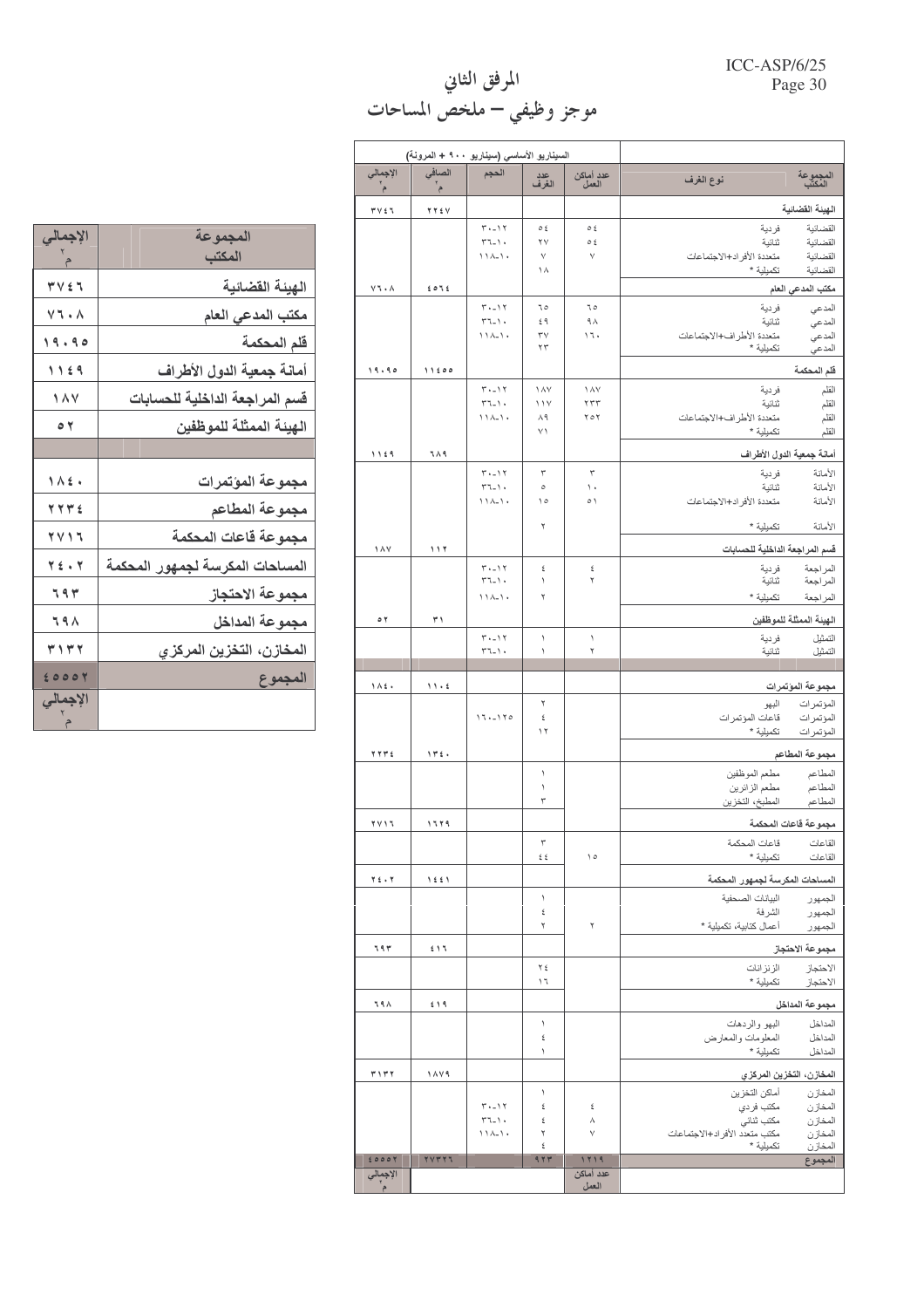|               |                                                                  |                |                                                                     |                  | الإطاران ۱ و۳    | الإطاران ۲ و £ |
|---------------|------------------------------------------------------------------|----------------|---------------------------------------------------------------------|------------------|------------------|----------------|
| الإطار ١      | تكاليف التشييد                                                   |                |                                                                     |                  |                  |                |
|               | المبايي، بما في ذلك                                              |                | ۲۰۰۰ م ۲ ۶۱۰ یورو                                                   | ۰۰۰ ۸٦۰ ۱۱۰ يورو |                  |                |
|               | التأسيس، التشييد                                                 |                |                                                                     |                  |                  |                |
|               | الخدمات، الأحهزة التقنية، المنشآت                                |                |                                                                     |                  |                  |                |
|               | كابلات تكنولوجيا المعلومات والاتصالات                            |                |                                                                     |                  |                  |                |
|               | الحدائق                                                          |                |                                                                     |                  |                  |                |
|               | مواقف العربات                                                    |                | ۰۰۰ ۱۵ م ۲۷۰ یورو                                                   | ۰۰۰۰۰۰ کا يورو   |                  |                |
|               | مجموع الإطار ١                                                   |                |                                                                     |                  | ۱۹۶۰ که ۱۹۶ پورو |                |
| لإطار ٢       | مكتب المشروع                                                     | لعام ۲۰۰۸:     |                                                                     |                  |                  |                |
|               | مدير المشروع                                                     | $\%$ $\circ$ . | ۱۸۷ تورو                                                            | ۹۳ ۸۰۰ بورو      |                  |                |
|               | نائب، المراقب المالي                                             | $%$ ٢٥         | ۲۰۰ ۱۳۲ یورو                                                        | ۳۳ ۰۵۰ یورو      |                  |                |
|               | مساعد المكتب                                                     | $%$ ٢٥         | ۲۲ ۷۰۰ يورو                                                         | ۲۷۵ ۱۵ یورو      |                  |                |
|               | موظف تكنولوجيا المعلومات دائم                                    |                |                                                                     | ۲۱ ۰۰۰ یورو      |                  |                |
|               | أخصائي تكنولوجيا المعلومات                                       |                |                                                                     | ۱۰۰۰۰ یورو       |                  |                |
|               | تكاليف التوظيف                                                   |                |                                                                     | ۳۵ ۰۰۰ يورو      |                  |                |
|               | مجموع الإطار ٢                                                   |                |                                                                     |                  |                  | ۲۰۸ ۵۲۵ پورو   |
| لإطار ٣       | تكاليف التشييد الأخرى                                            |                |                                                                     |                  |                  |                |
|               | الطوارئ                                                          | $\%$ \ 0       | من تكاليف التشييد                                                   | ۱۷ ۲۳۶ بورو      |                  |                |
|               | التكامل، السمات المظهرية الخاصة                                  | $\frac{0}{0}$  | من تكاليف التشييد                                                   | ۱۰۰ ۱٤۹ ۱ يورو   |                  |                |
|               | الأحور (إدارة المشروع، المصممون، المهندسون، الخبراء الاستشاريون) | $\%$           | من تكاليف التشييد + الطوارئ                                         | ۲۳ ۷۸۶ ۳۷۰ یورو  |                  |                |
|               | التراخيص والرسوم                                                 | $\%$           | من تكاليف التشييد + الطوارئ                                         | ۲ ۲۸۰ ۲ پورو     |                  |                |
|               | تراخيص الخبراء الاستشاريين للمنظمة المستفيدة                     |                |                                                                     | ۱۰۰ ۰۰۰ یورو     |                  |                |
|               | الزيادة في الأسعار                                               | $\frac{9}{61}$ | من تكاليف التشييد + الطوارئ + السمات المظهرية + ٢٥٩٤ ٩٩٤ تورو       |                  |                  |                |
|               |                                                                  |                | الأحور + التراخيص + تراخيص الخبراء الاستشاريين<br>للمنظمة المستفيدة |                  |                  |                |
|               | تكاليف التمويل                                                   | ستوضح فيما بعد |                                                                     |                  |                  |                |
|               | الضرائب                                                          |                | المحكمة معفاة من الضرائب                                            |                  |                  |                |
|               | مجموع الإطار ٣                                                   |                |                                                                     |                  | ۷۳ ۵۵۲ ۹۸۳ یورو  |                |
| لإطار ٤       | تكاليف المشروع الآخر                                             |                |                                                                     |                  |                  |                |
|               | أدوات التنظيف الجاهزة للاستعمال                                  |                |                                                                     | ت*               |                  |                |
|               | إعادة التوطين                                                    |                |                                                                     | ت                |                  |                |
|               | المنقولات، محطات العمل                                           | 15.1           | ۳۰۰۰ بورو                                                           | ۲۰۰۰۰۰۰ يورو     |                  |                |
|               | المنقولات، المساحات الخاصة، (المداحل، قاعات المؤتمرات، الخ)      | $\mathbf{r}$ . | ۲۰۰۰۰ یورو                                                          | ٤٠٠ ٠٠٠ يورو     |                  |                |
|               | االإضاءة، المساحات الخاصة، (المداخل، قاعات المؤتمرات، الخ)       | $\mathbf{y}$ . | ۲۰ ۰۰۰ يورو                                                         | ۰۰۰ ۶۰۰ يورو     |                  |                |
|               | الأدوات الزخرفية مثل الستائر العادية والستائر الحاجبة            |                |                                                                     | ت                |                  |                |
|               | النباتات الداخلية                                                |                |                                                                     | ت                |                  |                |
|               | أجهزة تكنولوجيا المعلومات والاتصالات                             |                |                                                                     | ت                |                  |                |
|               | الاتصالات والعلامات العامة                                       |                |                                                                     | ت                |                  |                |
|               | أدوات المستخدمين مثل أحهزة القهوة                                |                |                                                                     | ت                |                  |                |
|               | الإيجار المؤقت                                                   |                |                                                                     | ت                |                  |                |
|               | مجموع الإطار ٤                                                   |                |                                                                     |                  |                  | ۰۰۰۰ کا یورو   |
|               | المجموع الكلى                                                    |                |                                                                     |                  | ۱۸۸ ٤٦٢ ١٨٨ يورو |                |
| ٔ بند للتذکیر |                                                                  |                |                                                                     |                  |                  |                |

 $\begin{array}{lcl} \text{ICC-ASP/6/25} \\ \text{Page 31} \end{array}$ 

المرفق الثالث<br>بيان التكاليف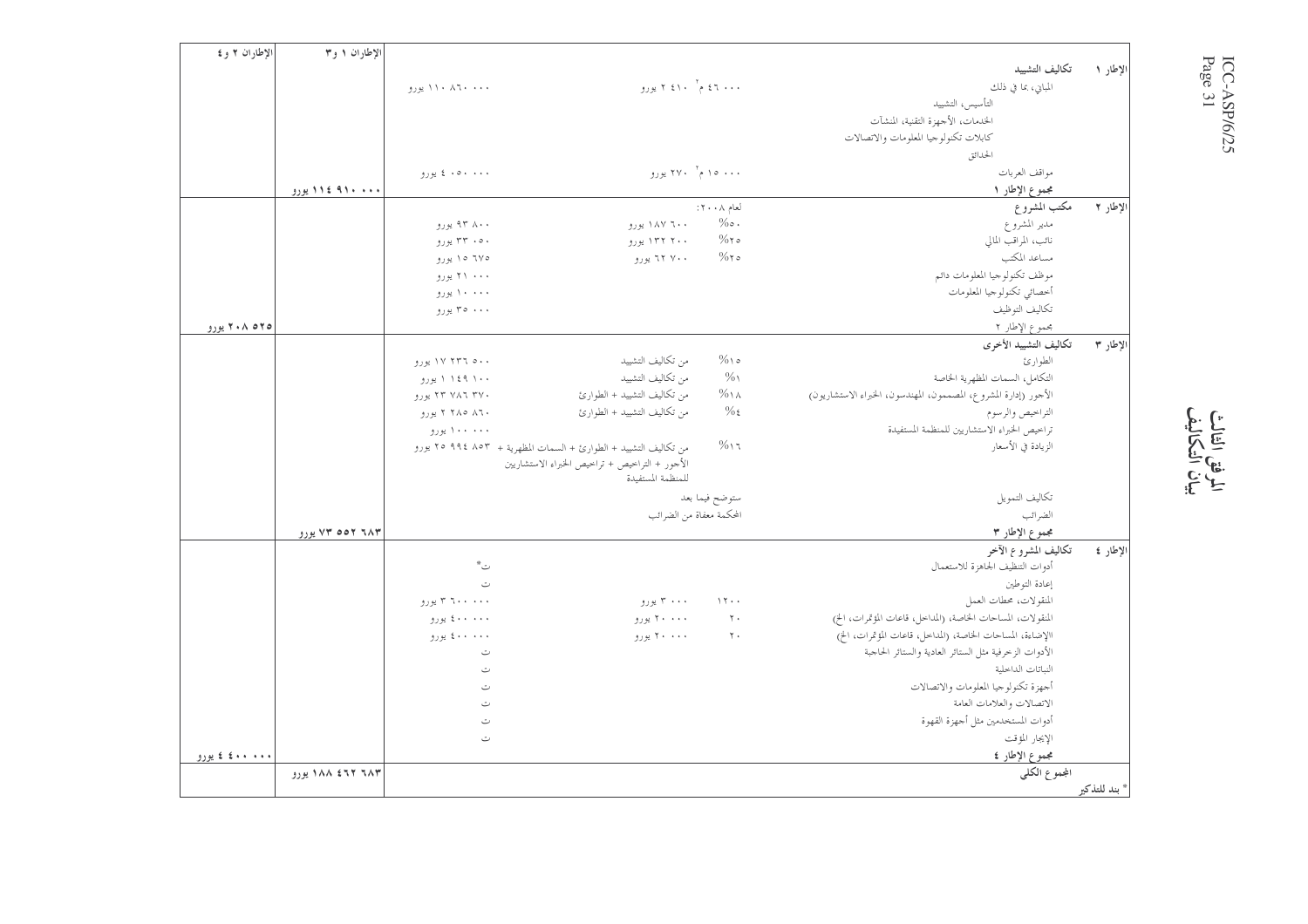المرفق الرابع الهيكل الإداري